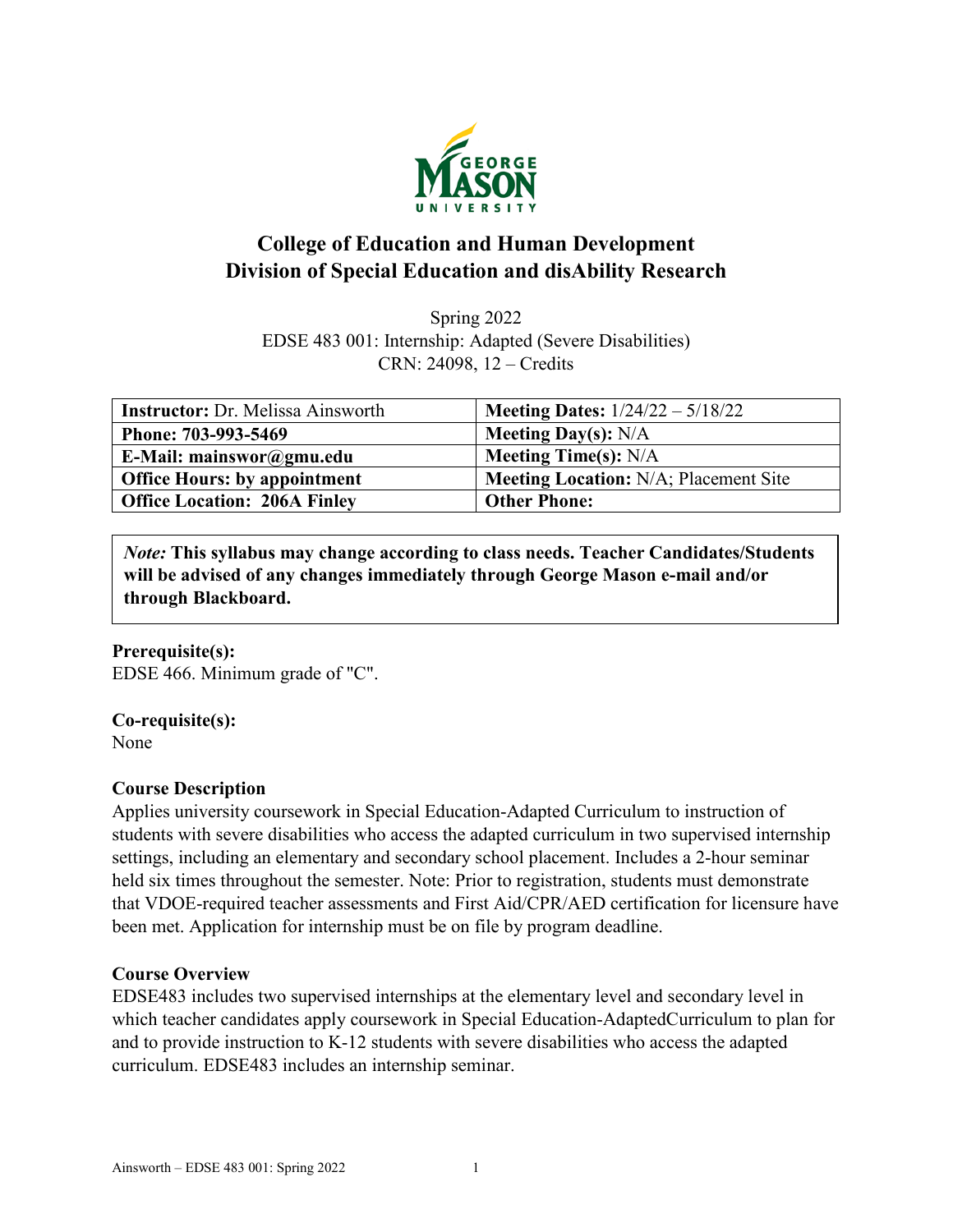#### **Advising Contact Information**

Please make sure that you are being advised on a regular basis as to your status and progress in your program. Students in Special Education and Assistive Technology programs can contact the Special Education Advising Office at 703-993-3670 or [speced@gmu.edu](about:blank) for assistance. All other students should refer to their assigned program advisor or the Mason Care Network (703- 993-2470).

### **Advising Tip**

Did you know that to receive your teaching license you need to submit your request to VDOE? Once you've graduated, follow the instructions at https://cehd.gmu.edu/teacher/instructions.

### **Course Delivery Method**

This course will be delivered using the following:

- 1. Discussion activities and assignments
- 2. Application activities and assignments
- 3. Individual and/or small group activities
- 4. Research-based writing activities and assignments
- 5. Video and other media supports
- 6. Electronic supplements and activities via Blackboard

This course will be delivered online (76% or more) using synchronous format via the Blackboard Learning Management system (LMS) housed in the MyMason portal. You will log in to the Blackboard (Bb) course site using your Mason email name (everything before @masonlive.gmu.edu) and email password. The course site will be available on 1/24/22

Under no circumstances, may candidates/students participate in online class sessions (either by phone or Internet) while operating motor vehicles. Further, as expected in a face-to-face class meeting, such online participation requires undivided attention to course content and communication.

#### *Technical Requirements*

To participate in this course, students will need to satisfy the following technical requirements:

• High-speed Internet access with standard up-to-date browsers. To get a list of Blackboard's supported browsers see: [Browser support](about:blank#supported-browsers) [\(https://help.blackboard.com/Learn/Student/Getting\\_Started/Browser\\_Support#suppo](about:blank#supported-browsers) [rted-browsers\)](about:blank#supported-browsers)

To get a list of supported operation systems on different devices see: [Tested devices](about:blank#tested-devices-and-operating-systems)  [and operating systems](about:blank#tested-devices-and-operating-systems) [\(https://help.blackboard.com/Learn/Student/Getting\\_Started/Browser\\_Support#tested](about:blank#tested-devices-and-operating-systems) [-devices-and-operating-systems\)](about:blank#tested-devices-and-operating-systems)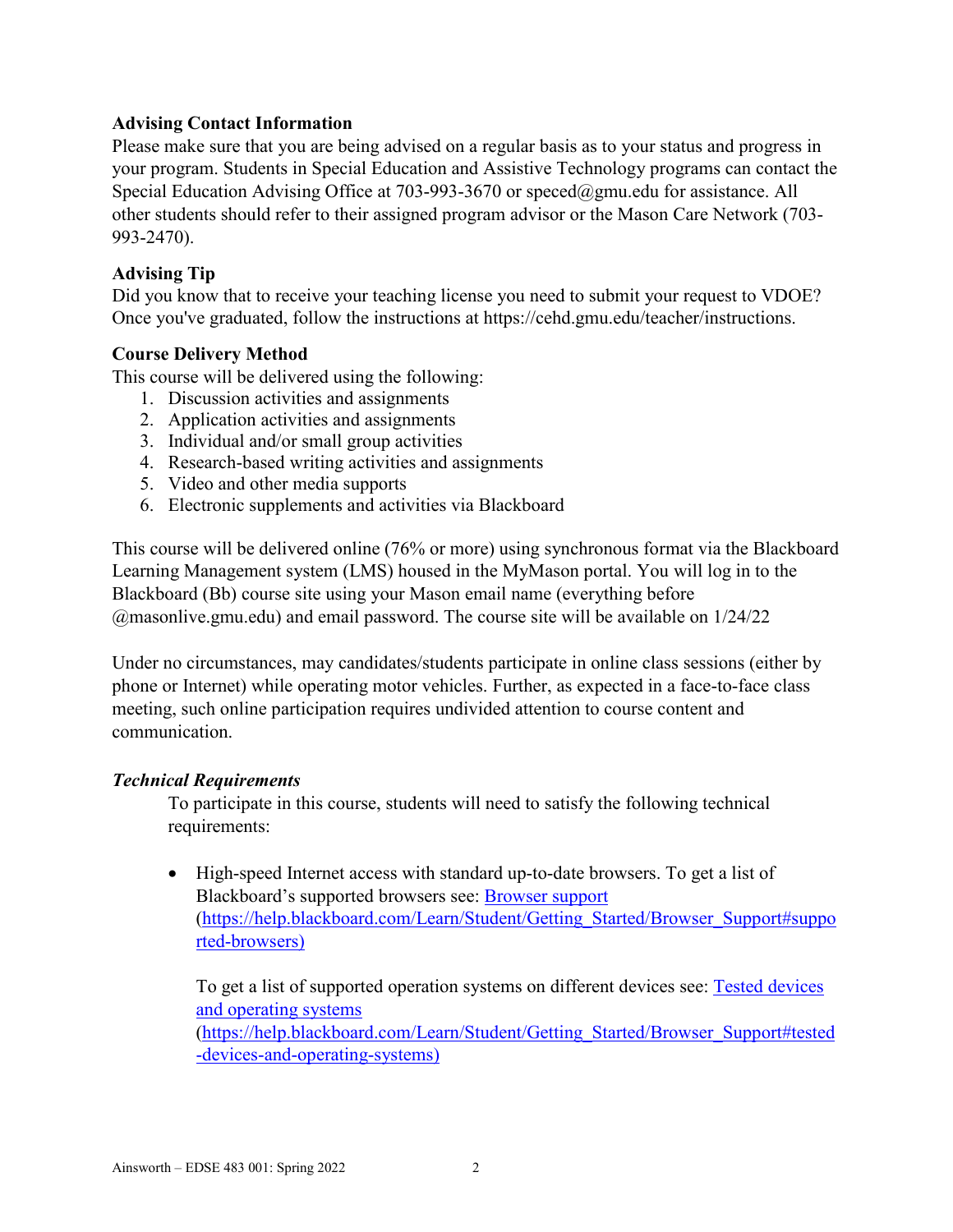- Students must maintain consistent and reliable access to their GMU email and Blackboard, as these are the official methods of communication for this course.
- Students will need a headset microphone for use with the Blackboard Collaborate web conferencing tool.
- Students may be asked to create logins and passwords on supplemental websites and/or to download trial software to their computer or tablet as part of course requirements.
- The following software plug-ins for PCs and Macs, respectively, are available for free download:
	- o [Adobe Acrobat Reader](about:blank) [\(https://get.adobe.com/reader/\)](about:blank)
	- o [Windows Media Player](about:blank) [\(https://support.microsoft.com/en-us/help/14209/get](about:blank)[windows-media-player\)](about:blank)
	- o [Apple Quick Time Player](about:blank) [\(www.apple.com/quicktime/download/\)](about:blank)

# •

## *Expectations*

• Course Week:

Schedule of Classes.

• Log-in Frequency:

Students must actively check the course Blackboard site and their GMU email for communications from the instructor, class discussions, and/or access to course materials. In addition, students must log-in for all scheduled online synchronous meetings

• Participation:

Students are expected to actively engage in all course activities throughout the semester, which includes viewing all course materials, completing course activities and assignments, and participating in course discussions and group interactions.

- Technical Competence: Students are expected to demonstrate competence in the use of all course technology. Students who are struggling with technical components of the course are expected to seek assistance from the instructor and/or College or University technical services.
- Technical Issues: Students should anticipate some technical difficulties during the semester and should, therefore, budget their time accordingly. Late work will not be accepted based on individual technical issues.
- Workload:

Please be aware that this course is not self-paced. Students are expected to meet *specific deadlines* and *due dates* listed in the Class Schedule section of this syllabus. It is the student's responsibility to keep track of the weekly course schedule of topics, readings, activities and assignments due.

• Instructor Support:

Students may schedule a one-on-one meeting to discuss course requirements, content or other course-related issues. Those unable to come to a Mason campus can meet with the instructor via telephone or web conference. Students should email the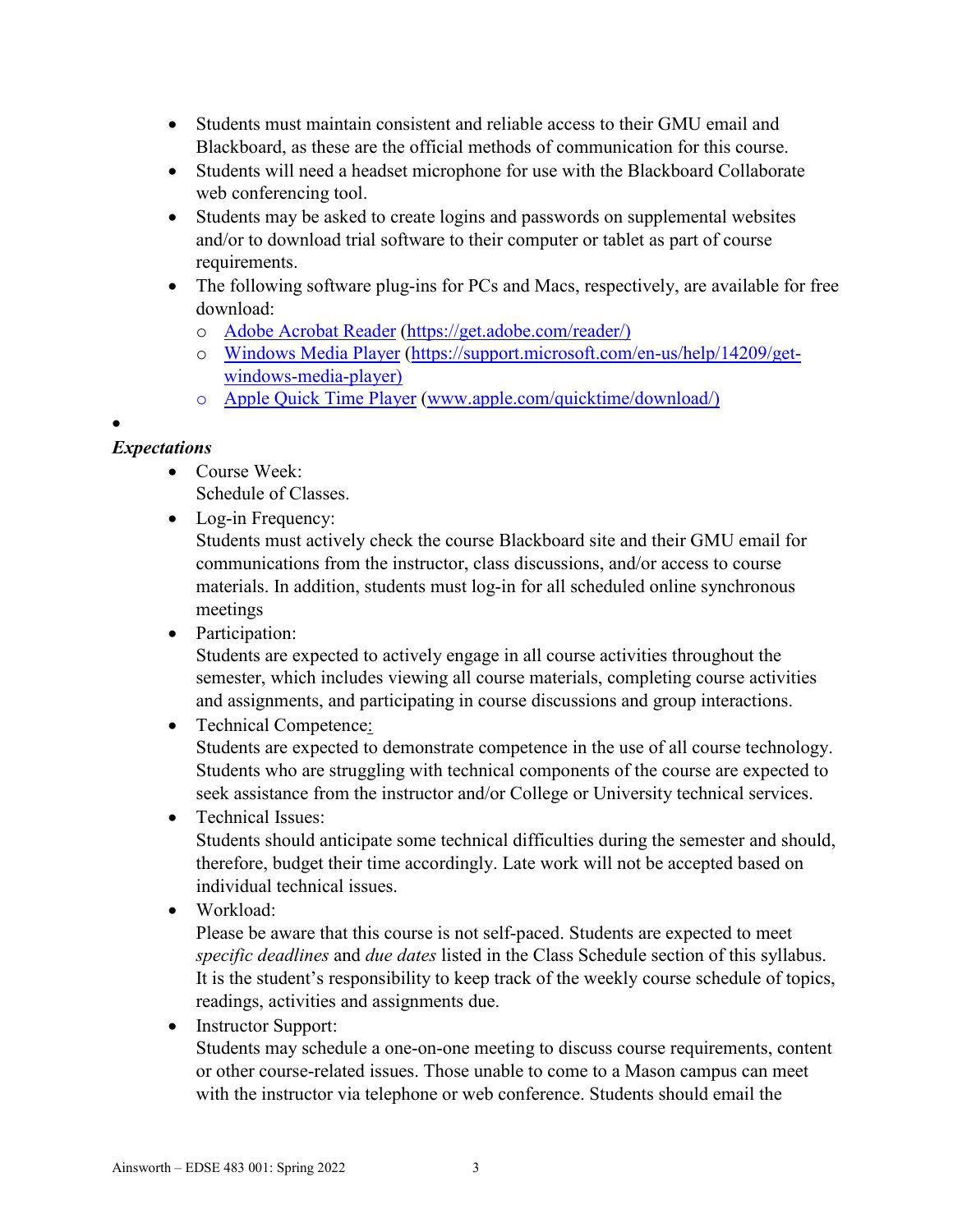instructor to schedule a one-on-one session, including their preferred meeting method and suggested dates/times.

• Netiquette:

The course environment is a collaborative space. Experience shows that even an innocent remark typed in the online environment can be misconstrued. Students must always re-read their responses carefully before posting them, so as others do not consider them as personal offenses. *Be positive in your approach with others and diplomatic in selecting your words*. Remember that you are not competing with classmates but sharing information and learning from others. All faculty are similarly expected to be respectful in all communications.

• Accommodations: Online learners who require effective accommodations to ensure accessibility must be registered with George Mason University Disability Service

#### **Learner Outcomes**

This is a Mason Core Capstone Course. Upon completion of this course, students will be able to: 1. Demonstrate understanding of development and the ability to plan and execute curriculum appropriate to the chronological ages, developmental and functional levels of the students being taught.

2. Demonstrate the integration of the theoretical methodology with the practical applications in the field.

3. Demonstrate positive and appropriate interactions with students, families and other professionals. This includes the ability to manage the classroom/resource room, co-teach in a general education setting, develop and enforce classroom expectations, develop strategies to anticipate behaviors and deal with them, and work through transitions during the day. This also includes demonstration of confidentiality when communicating about students with disabilities.

4. Develop and implement developmentally and functionally appropriate intervention activities within a variety of settings, including those that enhance and support integration and/or inclusion as well as those activities that are therapeutically based. This includes demonstration of a positive learning environment geared to the individual as well as the group. This may also be demonstrated in the general classroom environment as well as special education settings.

5. Demonstrate the ability to work collaboratively as part of a team including but not limited to general and special educators and therapists, parents and other related/support staff.

6. Demonstrate the ability to be lead teacher by overseeing the entire classroom while also meeting the individual needs of students, directing/teaming with assistants, and monitoring the ongoing activities and tone of the class. If working with students on an individual basis, demonstrate the ability to plan for that student based on goals and objectives and provide on-going assessment for both the child and the intervention sessions.

7. Demonstrate support within an integrated environment, as appropriate. This includes knowledge of general curriculum specific to the ages and grades of students, ability to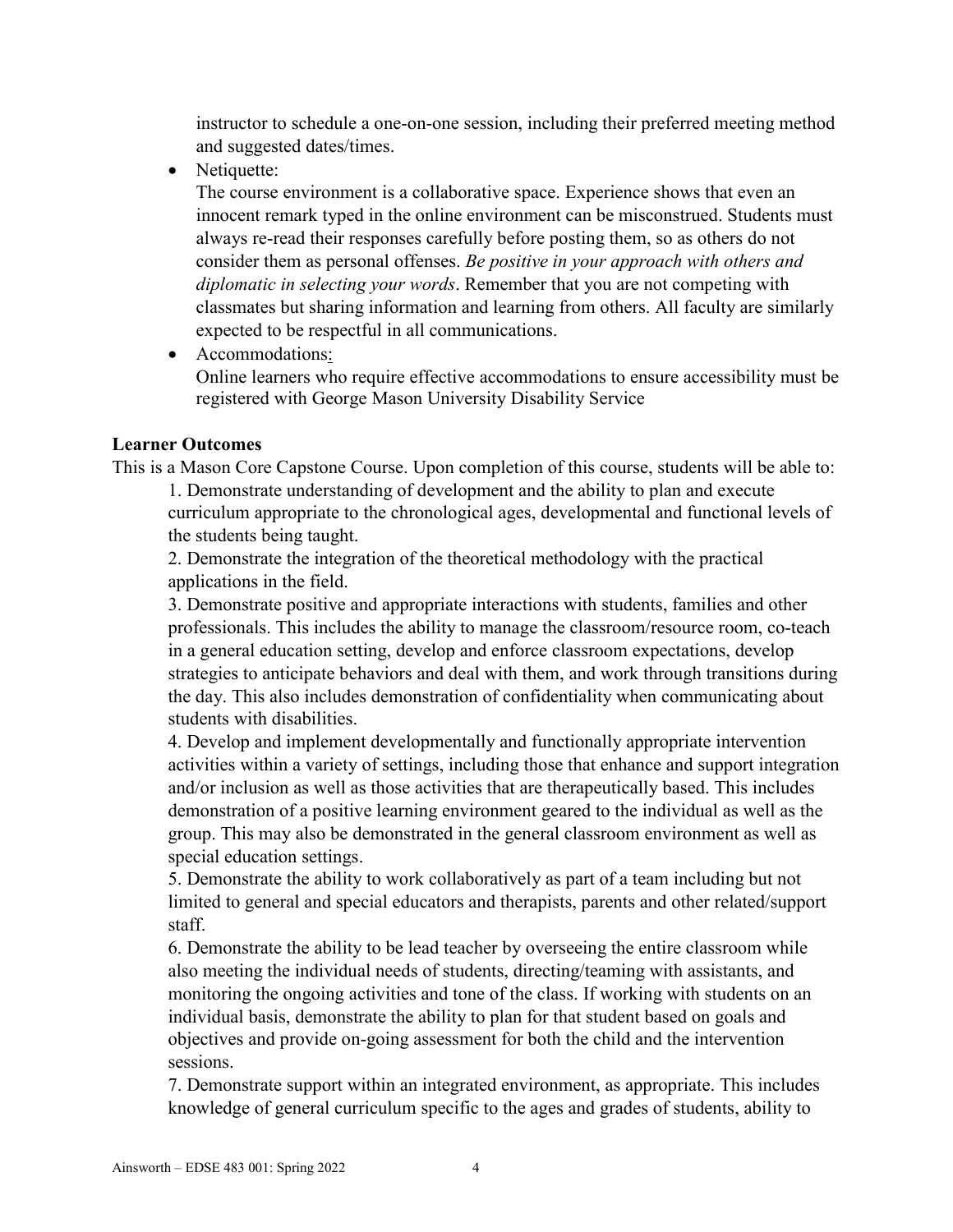modify the general education curriculum as needed, ability to work with general education staff in a manner which enhances the education of the student(s) with disabilities by providing direct or indirect support and the knowledge of how to work with groups of students demonstrating mixed abilities and needs (whether identified with disabilities or not).

8. Select and utilize assessment and/or monitoring tools and strategies, including but not limited to county-wide assessments, SOLs, VAAP etc.

9. Demonstrate competence in working with students who do not use verbal language including integration of AAC strategies and devices into lessons.

10. Develop developmentally, educationally and functionally appropriate IEPs.

11. Select and utilize workable and useful data/record keeping strategies.

12. Monitor and analyze teaching performance.

13. Demonstrate additional competencies contained in personal goals statement or delineated by the mentor teacher and/or university supervisor.

14. Engage in self-reflection on developing and implementing lessons for student(s) with disabilities.

#### **Professional Standards**

(Council for Exceptional Children [CEC] and the Interstate Teacher Assessment and Support Consortium [InTASC]). Upon completion of this course, students will have met the following professional standards: CEC Standard 2: Learning environments (InTASC 3); CEC Standard 4: Assessment (InTASC 6); CEC Standard 5: Instructional planning and strategies (InTASC 7,8); CEC Standard 6: Professional learning and ethical practice (InTASC 9) & CEC Standard 7: Collaboration (InTASC 10).

### **Required Texts**

### **GMU Division of Special Education and disAbility Research. 2021/2022).** *Special Education Internship Handbook.* **Fairfax, VA: George Mason University**

#### **Recommended Texts**

American Psychological Association*.* (2020). *Publication manual of the American Psychological Association* (7th ed.). [https://doi.org/10.1037/0000165-000](about:blank)

### **Required Resources**

Access to Blackboard

#### **Additional Readings**

As assigned by Instructor and posted on Blackboard

#### **Course Performance Evaluation**

Students are expected to submit all assignments on time in the manner outlined by the instructor (e.g., Blackboard, VIA, hard copy).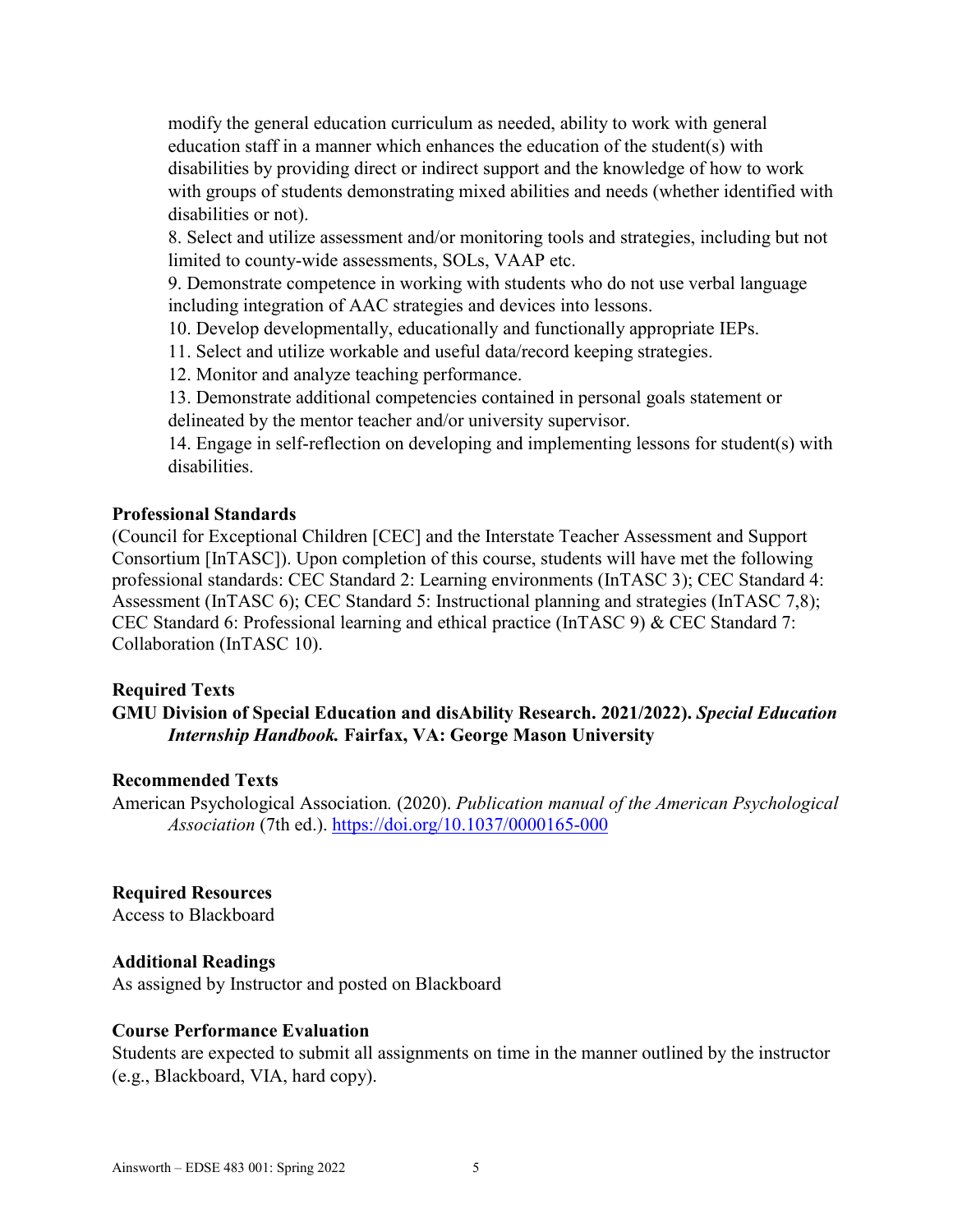#### **VIA Performance-Based Assessment Submission Requirement**

It is critical for the special education program to collect data on how our students are meeting accreditation standards. Every teacher candidate/student registered for an EDSE course with a required Performance-based Assessment (PBA) is required to upload the PBA to VIA (regardless of whether a course is an elective, a one-time course or part of an undergraduate minor). A PBA is a specific assignment, presentation, or project that best demonstrates one or more CEC, InTASC or other standard connected to the course. A PBA is evaluated in two ways. The first is for a grade, based on the instructor's grading rubric. The second is for program accreditation purposes. Your instructor will provide directions as to how to upload the PBA to VIA.

For EDSE 483, the required PBA is Clinical Evaluation Continuum –Final Evaluation. Please check to verify your ability to upload items to VIA before the PBA due date.

#### *Assignments and/or Examinations*

### **Performance-based Assessment**

#### **(VIA submission required)**

EDSE 483 Clinical Evaluation Continuum – Final Evaluation: Throughout the internship, candidates are evaluated on the Clinical Evaluation Continuum through formal and informal observations, as well as other internship assignments, by the mentor teacher and university supervisor. At the end of each internship placement, the university supervisor (in collaboration with the mentor teacher) completes a final evaluation of candidate's performance during internship. Candidates must meet expectations on average ratings in both internship settings to pass the course. At the end of each internship experience, candidates must upload the signed and completed Clinical Evaluation Continuum to Blackboard.

### **College Wide Common Assessment (VIA submission required)**

Teacher Candidate Dispositions Rating (Assessment B; see Internship Handbook) – see Professionalism assignment description below.

#### *Other Assignments*

**Observations**: Teacher candidates must be formally observed by the university supervisor at least three times for each internship placement (i.e., at least six observations total for both the elementary and secondary placements) and by the mentor teacher at least 1 time for each internship placement (i.e., at least 2 observations total for both the elementary and secondary placements). Candidates must submit a lesson plan using the Special Education-General Curriculum lesson plan template to the university supervisor/mentor teacher 48 hours before the scheduled observation. Candidates must participate in a pre-observation and post-observation conference with the university supervisor/mentor teacher. The university supervisor/mentor teacher will write an Observation Summary to document what was observed during the lesson, which elements of the Clinical Evaluation Continuum rubric were demonstrated, and strengths, weaknesses, and instructional suggestions that were discussed during the pre- and/or post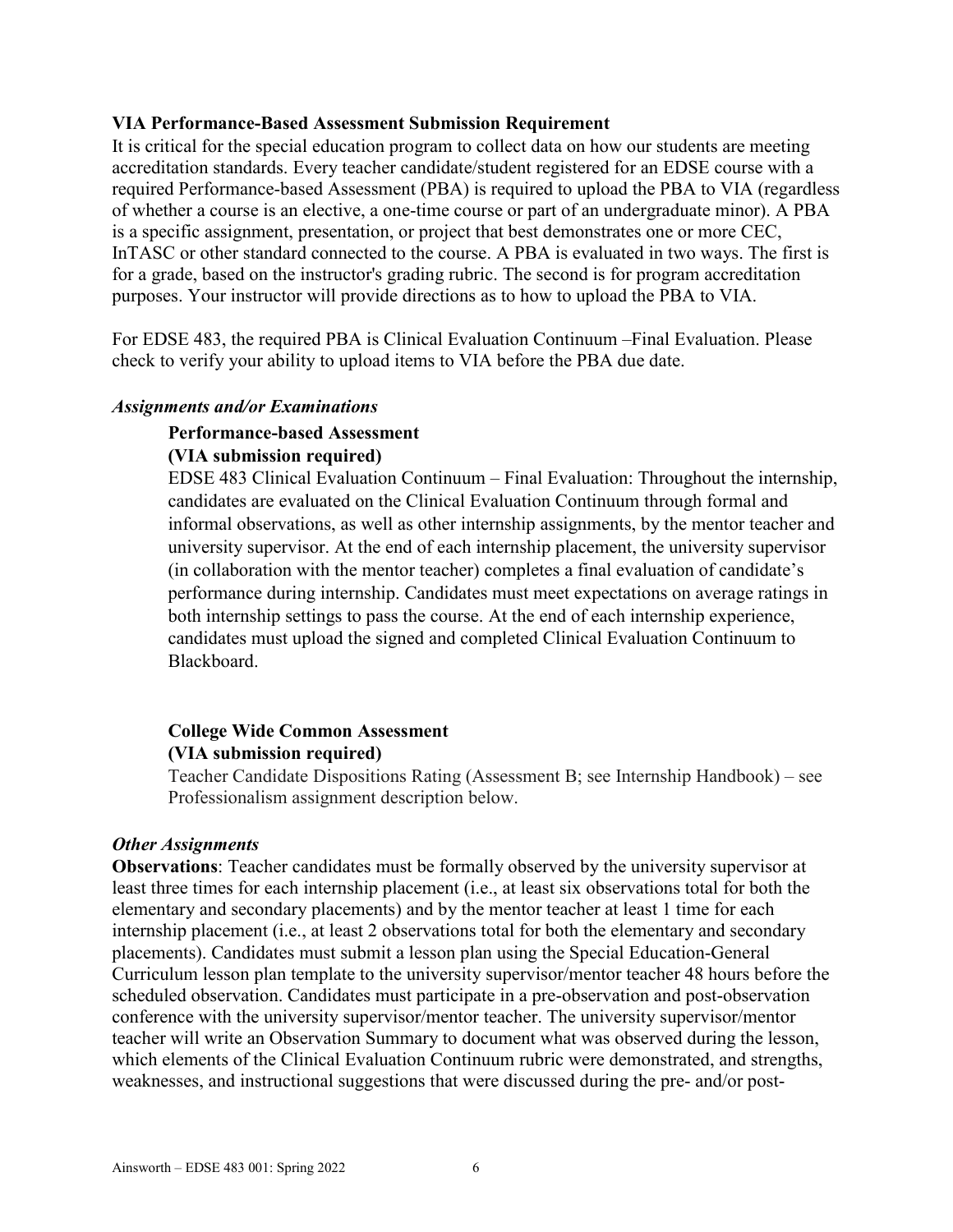observation conferences. Candidates must upload completed and signed Observation Summary forms to Blackboard. See the internship handbook for all required forms and templates

3. **Log of Hours and Summary Form:** Candidates must complete a log of hours for each internship placement. Candidates must complete at least 75 hours of direct teaching and 75 hours of indirect teaching in each internship setting (i.e., 150 hours of direct teaching and 150 hours of indirect teaching total) to be eligible to pass the course. At the end of each internship placement, candidates will complete the Summary Form and have it signed by the university supervisor and mentor teacher at the final conference. The log of hours and summary form for both internship placements must be uploaded to Blackboard.

4. **Video Reflections:** Candidates must complete two video reflections in each internship setting (i.e., four reflections total). Candidates will video a lesson. Within 24 hours of the lesson, the candidate will watch the video and complete a Reflection Matrix. Candidates will upload the lesson plan (using the Special Education-General Curriculum lesson plan template) and the completed Reflection Matrix (with timestamps listed to indicate where in the video parts took place) to Blackboard within 48 hours of the lesson.

5. **Weekly Lesson Plans:** Candidates will work with their mentor teacher to come up with a lesson plan system that works for their classroom. Candidates will be responsible for maintaining weekly lesson plans and sharing these with the university supervisor upon request.

6. **Professionalism:** Candidates are expected to display professional behavior and dispositions at all times, in accordance with CEC, CEHD, Special Education-General Curriculum program, and school policies/expectations. University supervisors will evaluate candidates' professional behavior and dispositions at the midpoint and end of each internship. At the final conference for each internship, the final professionalism ratings will be uploaded to Blackboard/Tk20. The rubric will be posted on Blackboard and discussed in seminar.

7. Seminar Participation: Teacher candidates will attend all seminars (three per internship placement) and actively participate in seminar activities. Candidates are responsible for all assigned readings prior to the seminar. Teacher candidates are expected to display appropriate professional skills and dispositions throughout the clinical experience. Candidates are expected to adhere to all school rules and policies, CEHD and program expectations, and the CEC code of ethics.

### *Assignment Summary*

| <b>EDSE 482 Clinical Evaluation Continuum – Final Evaluation (1 per</b>   |
|---------------------------------------------------------------------------|
| internship placement)                                                     |
| Observations (3 from university supervisor and 1 from mentor teacher, per |
| internship placement)                                                     |
| Log of Hours and Summary Form (1 per internship placement)                |
| Video Reflections (2 per internship placement)                            |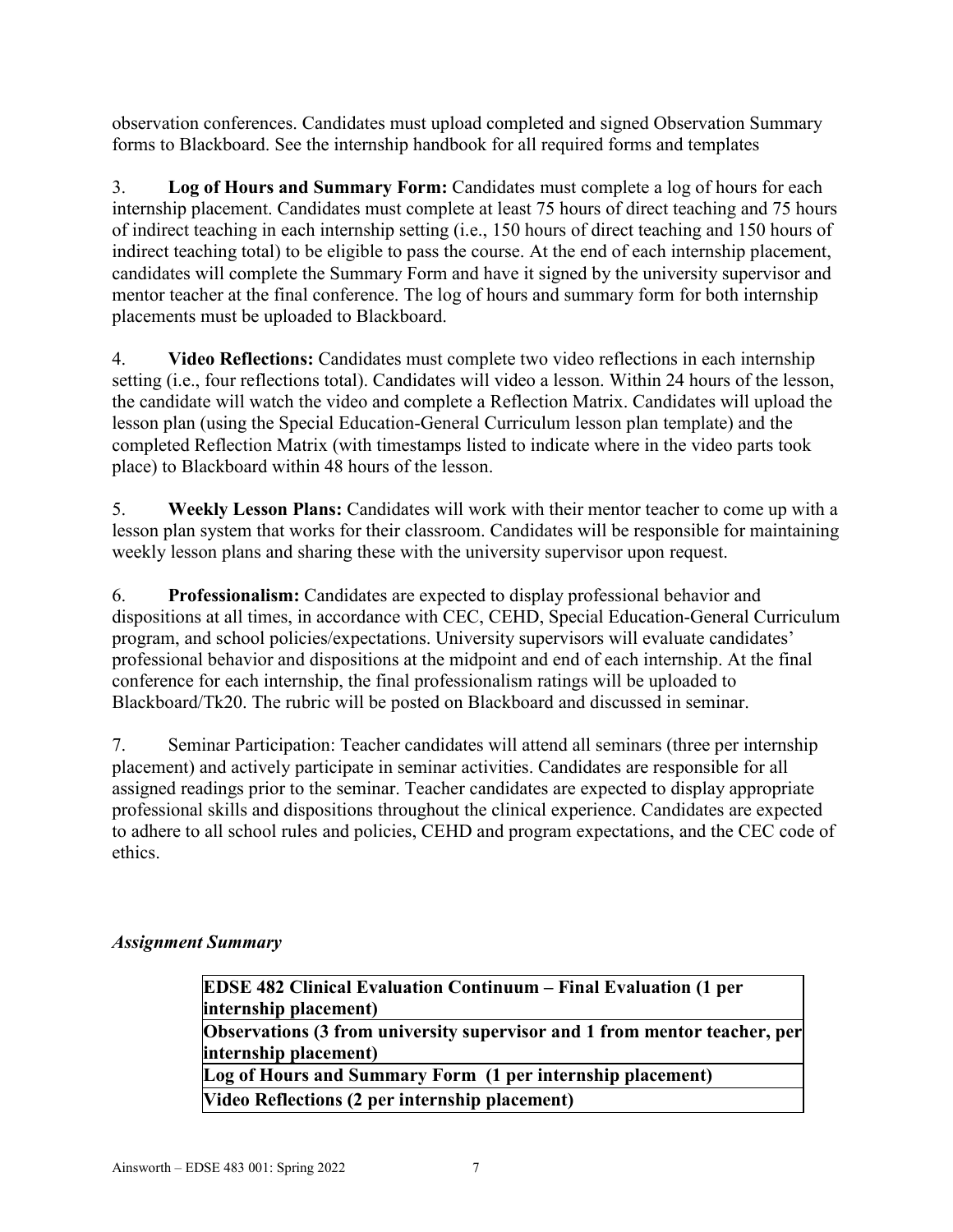| <b>Weekly Lesson Plans</b>   |  |
|------------------------------|--|
| <b>Professionalism</b>       |  |
| <b>Seminar Participation</b> |  |

#### **Course Policies and Expectations**

#### *Attendance/Participation*

• Attendance/Participation: Teacher Candidates completing Traditional internships are required to follow the Mentor Teacher's daily schedule. Candidates must be punctual, arrive when the Mentor Teacher arrives, and leave when the Mentor Teacher leaves. When an absence is unavoidable, the Candidate must notify the school office personnel, Mentor Teacher, and University Supervisor as far in advance as possible. If the Teacher Candidate is absent on a day when he/she is expected to teach, lesson plans and materials must be delivered to the Mentor Teacher before class begins.

• Holidays and Vacations: Candidates must follow the calendar of their assigned school for their internship. The school's calendar may be different from George Mason's calendar during the semester of internship. The Teacher Candidate always follows the calendar of the assigned school during internship. This applies to Thanksgiving and spring break holidays as well.

### *Late Work* **Not applicable**

#### *Other Requirements*

• **Personal Appearance and Professional Conduct:** Candidates must dress professionally and exhibit professional behavior in their assigned school at all times. Candidates must read their assigned school's faculty handbook and conform to the professional expectations of that school. If a Candidate cannot find a copy of the faculty handbook, he/she should contact the Mentor Teacher. Candidates should also note that Mentor Teachers and University Supervisors evaluate a Candidate's teaching dispositions and professionalism during the internship.

• **Teacher Candidates and Substitute Teachers**: Teacher candidates may NOT act as substitute teachers under any circumstance. A school division-designated substitute teacher must be provided when a Mentor Teacher is absent.

• **Important Considerations**: If Candidates do not comply with on-site school expectations, school divisions have the right to request the Candidate be removed from the assigned school. There is no guarantee that a Teacher Candidate will be approved for an alternate assignment or location. Candidates who do not uphold the professional behaviors and dispositions promoted by CEHD may be removed from internship and/or referred to the Office of Student and Academic Affairs as needed. On-site school expectations include the social media presence of Teacher Candidates. The Teacher Candidate Dispositions Rating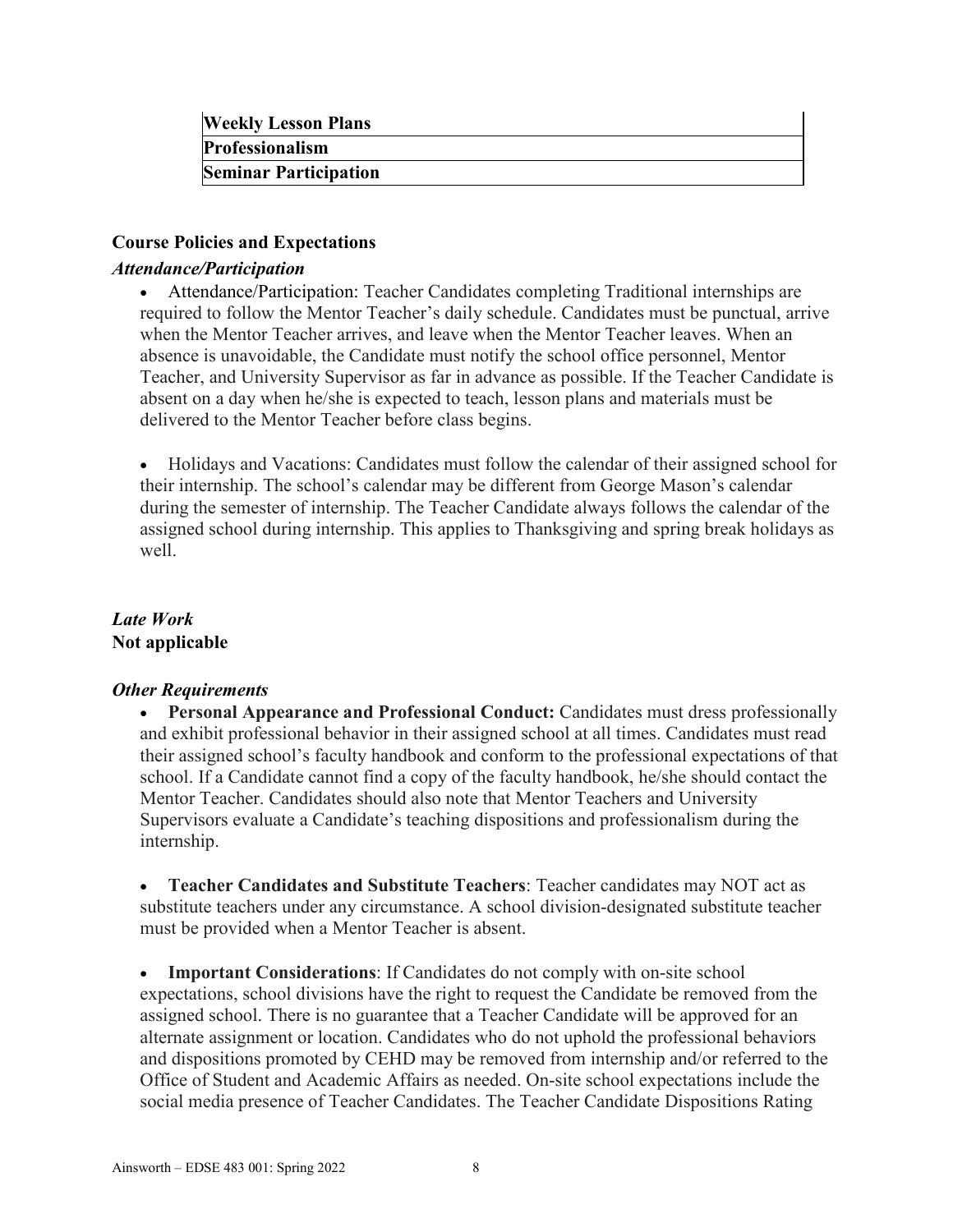includes the expectations for teaching dispositions. Each school site has faculty expectations outlined in a faculty handbook. Candidates are strongly encouraged to purchase professional liability insurance through membership in the Student Virginia Education Association, the Council for Exceptional Children, or through a private carrier in case of civil legal action. Candidates employed by a school division are encouraged to purchase additional coverage to supplement what is provided.

#### **Grading**

• S - Satisfactory: Teacher Candidate successfully meets the clinical internship requirements and can be recommended for teacher licensure.

• NC - No Credit: Teacher Candidate will not be recommended for teacher licensure unless he/she repeats all or part of the internship with satisfactory performance. This may require enrolling and paying tuition for additional credit hours in a subsequent semester or paying a fee for extended supervision. In some cases, a grade of NC may be accompanied by a recommendation that the Teacher Candidate not be allowed to repeat the internship. In such cases, the Candidate may be counseled out of the licensure program although not necessarily out of the degree program.

• IP - In Progress: The Teacher Candidate's performance cannot be evaluated at the end of the grading period. IP grade can be changed to S or NC upon completion of requirements.

### **\*Note:** The George Mason University Honor Code will be strictly enforced. See [Academic](about:blank)  [Integrity Site](about:blank) [\(https://oai.gmu.edu/\)](about:blank) and [Honor Code and System](about:blank)

[\(https://catalog.gmu.edu/policies/honor-code-system/\)](about:blank). Students are responsible for reading and understanding the Code. "To promote a stronger sense of mutual responsibility, respect, trust, and fairness among all members of the George Mason University community and with the desire for greater academic and personal achievement, we, the student members of the university community, have set forth this honor code: Student members of the George Mason University community pledge not to cheat, plagiarize, steal, or lie in matters related to academic work." Work submitted must be your own new, original work for this course or with proper citations.

### **Professional Dispositions**

Students are expected to exhibit professional behaviors and dispositions at all times. See Policies [and Procedures](about:blank) [\(https://cehd.gmu.edu/students/polices-procedures/\)](about:blank). Students are expected to exhibit professional behaviors and dispositions at all times. Professional dispositions are an essential function of a special educator's job, indicating that these dispositions are critical to develop and assess in special education licensure programs. In the College of Education and Human Development, dispositions are formally and separately evaluated in at least three points in each student's program – a self-evaluation at the start of their program, a self-evaluation at the mid-point of their program, and a university supervisor's evaluation during internship. In special education graduate licensure programs, the initial self-evaluation is completed in designated courses (EDSE 241, EDSE 361, EDSE 311), the mid-point self-evaluation is completed in designated courses (EDSE 445, EDSE 465, and EDSE 419), and the internship evaluation is completed by instructors in EDSE 482, EDSE 483, and EDSE 484. In addition to these three designated evaluation times, instructors may complete instructor-rated disposition assessments other times throughout the program. When dispositions are assessed, it is important that for areas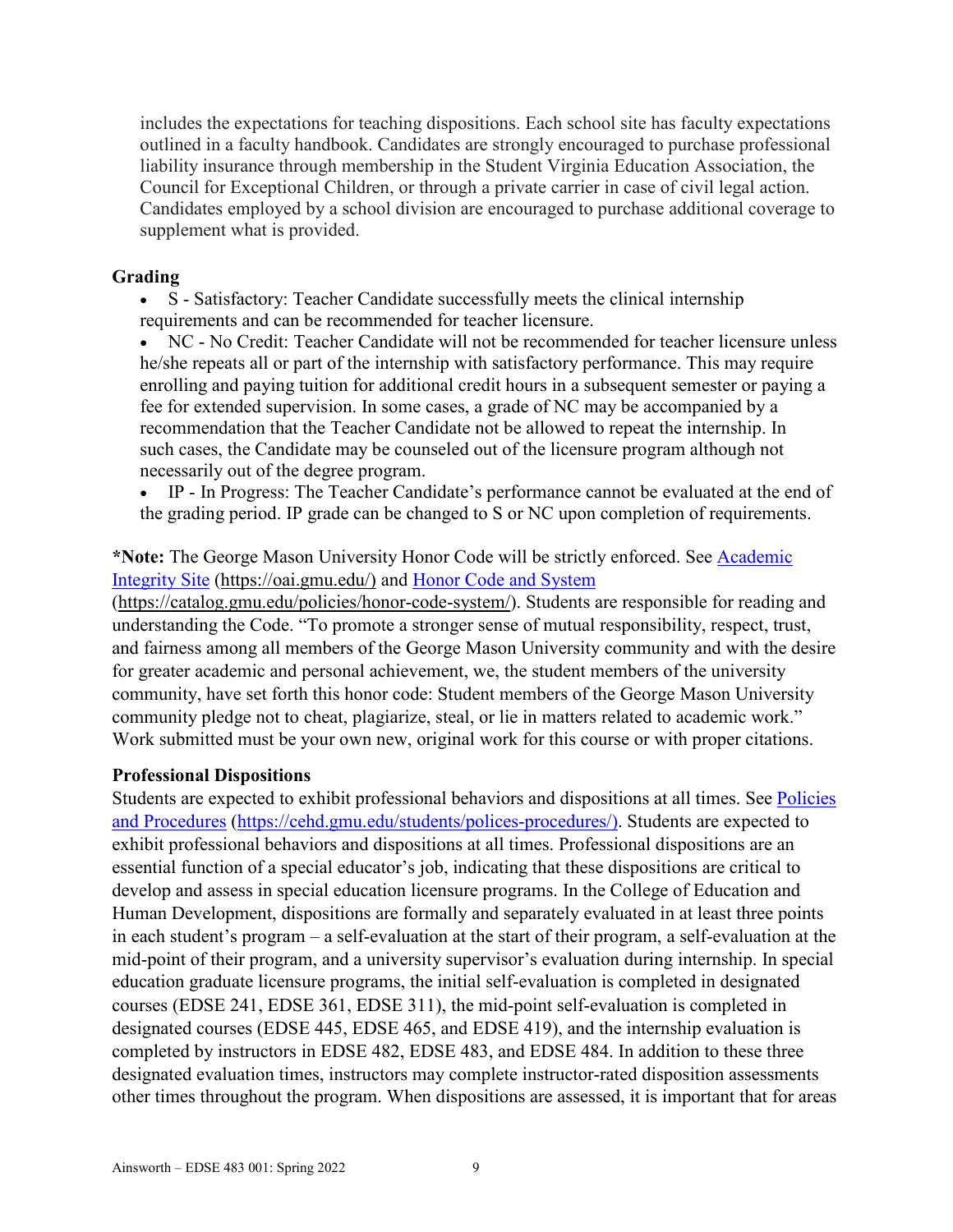where a positive disposition is rated as "not proficient," the student takes steps to grow as an educator. See https://cehd.gmu.edu/epo/candidate-dispositions.

#### **Class Schedule**

\*Note: Faculty reserves the right to alter the schedule as necessary, with notification to students.

| The teacher candidate, mentor teacher, and university supervisor work together to        |
|------------------------------------------------------------------------------------------|
| determine the schedule of observations and activities. Therefore, the triad should agree |
| upon the basic schedule during the initial meeting of the internship.                    |

| Week                        | <b>Topics</b>                           | <b>Assignments Due</b>            |
|-----------------------------|-----------------------------------------|-----------------------------------|
| Pre-                        | <b>GMU Special Education Internship</b> |                                   |
|                             | internship Orientation                  |                                   |
| $\mathbf{1}$                | <b>Internship Placement #1</b>          | <b>Initial Conference</b>         |
|                             | Seminar #1                              |                                   |
|                             | <b>Internship Placement #1</b>          | <b>Observation #1</b>             |
| $\frac{2}{3}$ $\frac{1}{4}$ | <b>Internship Placement #1</b>          |                                   |
|                             | <b>Internship Placement #1</b>          | <b>Observation #2</b>             |
|                             | Seminar #2                              | <b>Reflection #1 Due</b>          |
|                             |                                         | <b>Mid-point Conference</b>       |
| $\frac{5}{6}$               | <b>Internship Placement #1</b>          |                                   |
|                             | <b>Internship Placement #1</b>          |                                   |
| 17                          | <b>Internship Placement #1</b>          | <b>Observation #3</b>             |
|                             | Seminar #3                              | <b>Reflection #2 Due</b>          |
| $\bf{8}$                    | <b>Internship Placement #1</b>          | <b>Final Conference &amp; all</b> |
|                             |                                         | paperwork                         |
| $\overline{9}$              | <b>Internship Placement #2</b>          | <b>Initial Conference</b>         |
|                             | Seminar #4                              |                                   |
| 10                          | <b>Internship Placement #2</b>          | <b>Observation #1</b>             |
| 11                          | <b>Internship Placement #2</b>          |                                   |
| 12                          | <b>Internship Placement #2</b>          | <b>Observation #2</b>             |
|                             | Seminar #5                              | <b>Reflection #1 Due</b>          |
|                             |                                         | <b>Mid-point Conference</b>       |
| 13                          | <b>Internship Placement #2</b>          |                                   |
| $\overline{14}$             | <b>Internship Placement #2</b>          |                                   |
| 15                          | <b>Internship Placement #2</b>          | <b>Observation #3</b>             |
|                             | Seminar #6                              | <b>Reflection #2 Due</b>          |
| 16                          | <b>Internship Placement #2</b>          | <b>Final Conference &amp; all</b> |
|                             |                                         | paperwork                         |

#### **Core Values Commitment**

The College of Education and Human Development is committed to collaboration, ethical leadership, innovation, research-based practice, and social justice. Students are expected to adhere to these principles: See [Core Values](about:blank) [\(http://cehd.gmu.edu/values/\)](about:blank).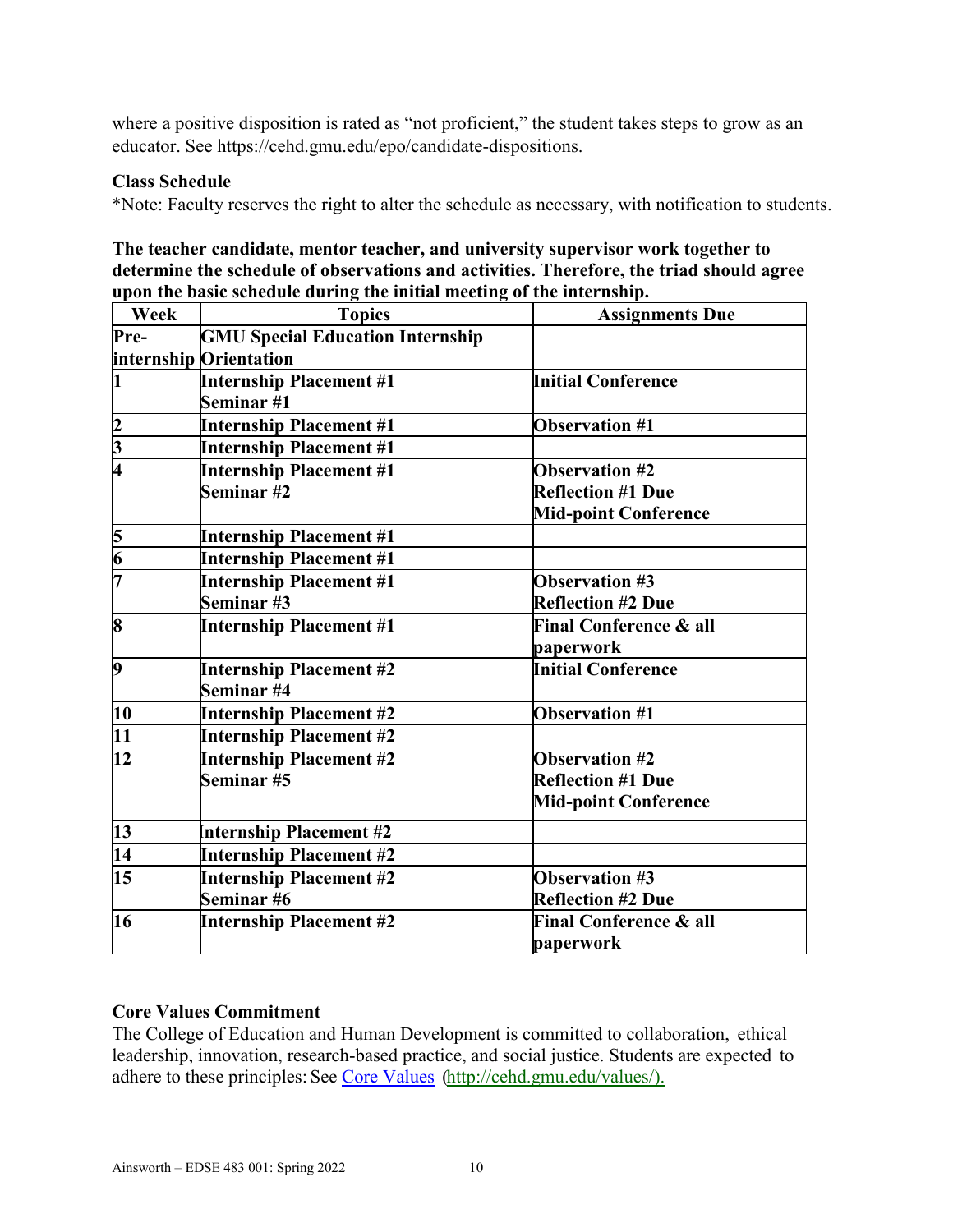### **GMU Policies and Resources for Students**

### *Policies*

- Students must adhere to the guidelines of the Mason Honor Code. See Honor Code and [System](about:blank) [\(https://catalog.gmu.edu/policies/honor-code-system/\)](about:blank).
- Students must follow the university policy for Responsible Use of Computing. See [Responsible Use of Computing](about:blank) [\(http://universitypolicy.gmu.edu/policies/responsible-use](about:blank)[of-computing/\)](about:blank).
- Students are responsible for the content of university communications sent to their Mason email account and are required to activate their account and check it regularly. All communication from the university, college, school, and program will be sent to students solely through their Mason email account.
- Students with disabilities who seek accommodations in a course must be registered with George Mason University Disability Services. Approved accommodations will begin at the time the written letter from Disability Services is received by the instructor. See [Disability Services](about:blank) [\(https://ds.gmu.edu/\)](about:blank).
- Students must silence all sound emitting devices during class unless otherwise authorized by the instructor.

### *Campus Resources*

- Support for submission of assignments to VIA should be directed to [viahelp@gmu.edu](about:blank) or [https://cehd.gmu.edu/aero/assessments.](about:blank)
- Questions or concerns regarding use of [Blackboard](about:blank) should be directed to Blackboard [Instructional Technology Support for Students](about:blank) [\(https://its.gmu.edu/knowledge](about:blank)[base/blackboard-instructional-technology-support-for-students/\)](about:blank).

### **Notice of mandatory reporting of sexual assault, interpersonal violence, and stalking:**

As a faculty member, I am designated as a "Non-confidential Employee" and must report all disclosures of sexual assault, interpersonal violence, and stalking to Mason's Title IX Coordinator per University Policy 1202. If you wish to speak with someone confidentially, please contact one of Mason's confidential resources, such as Student Support and Advocacy Center (SSAC) at 703-380-1434 or Counseling and Psychological Services (CAPS) at 703-993- 2380. You may also seek assistance from Mason's Title IX Coordinator by calling 703-993- 8730, or emailing titleix $(\partial g$ mu.edu.

### **For additional information on the College of Education and Human Development, please visit our website [College of Education and Human Development](about:blank) [\(http://cehd.gmu.edu/\)](about:blank).**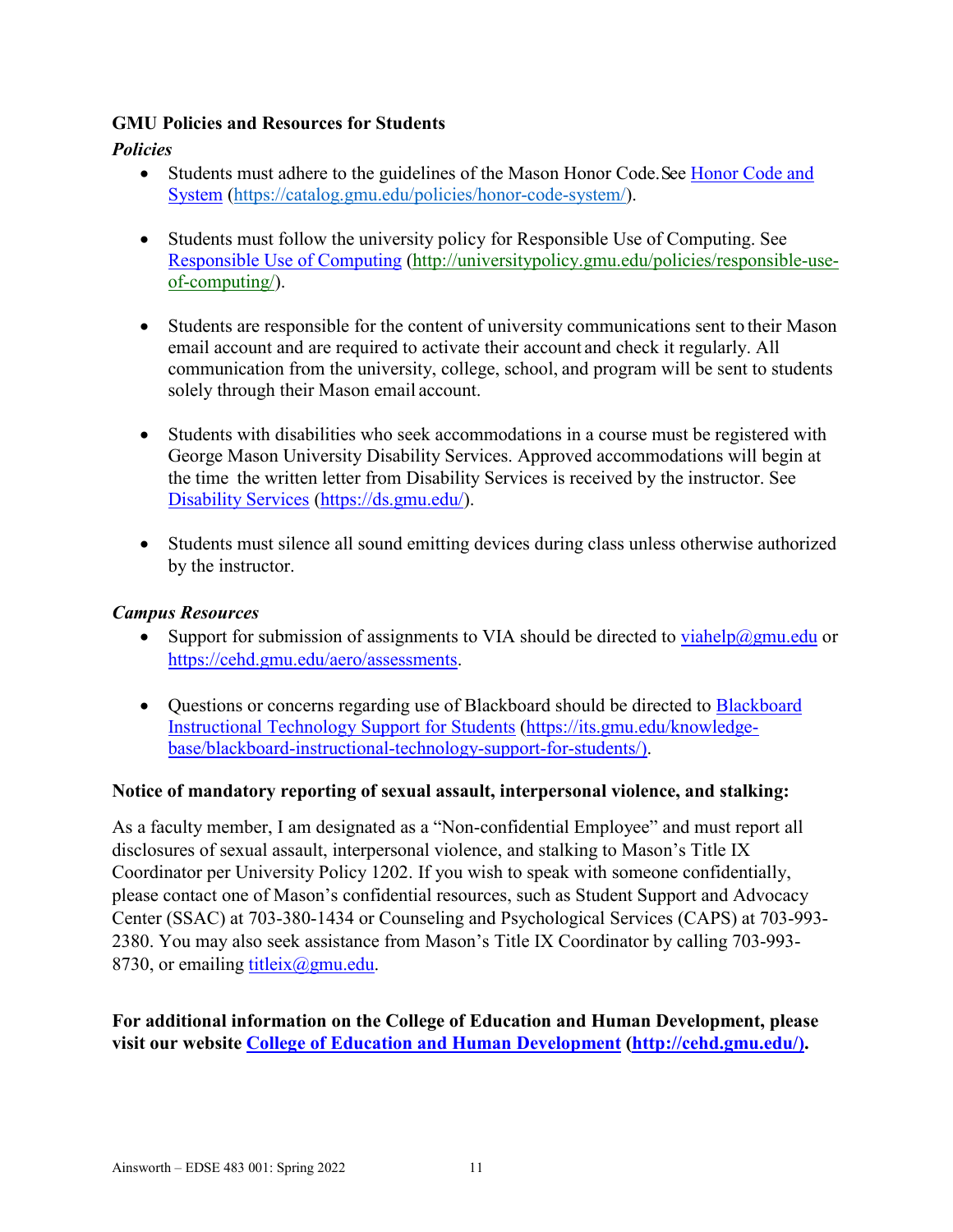**Appendix Assessment Rubric(s)**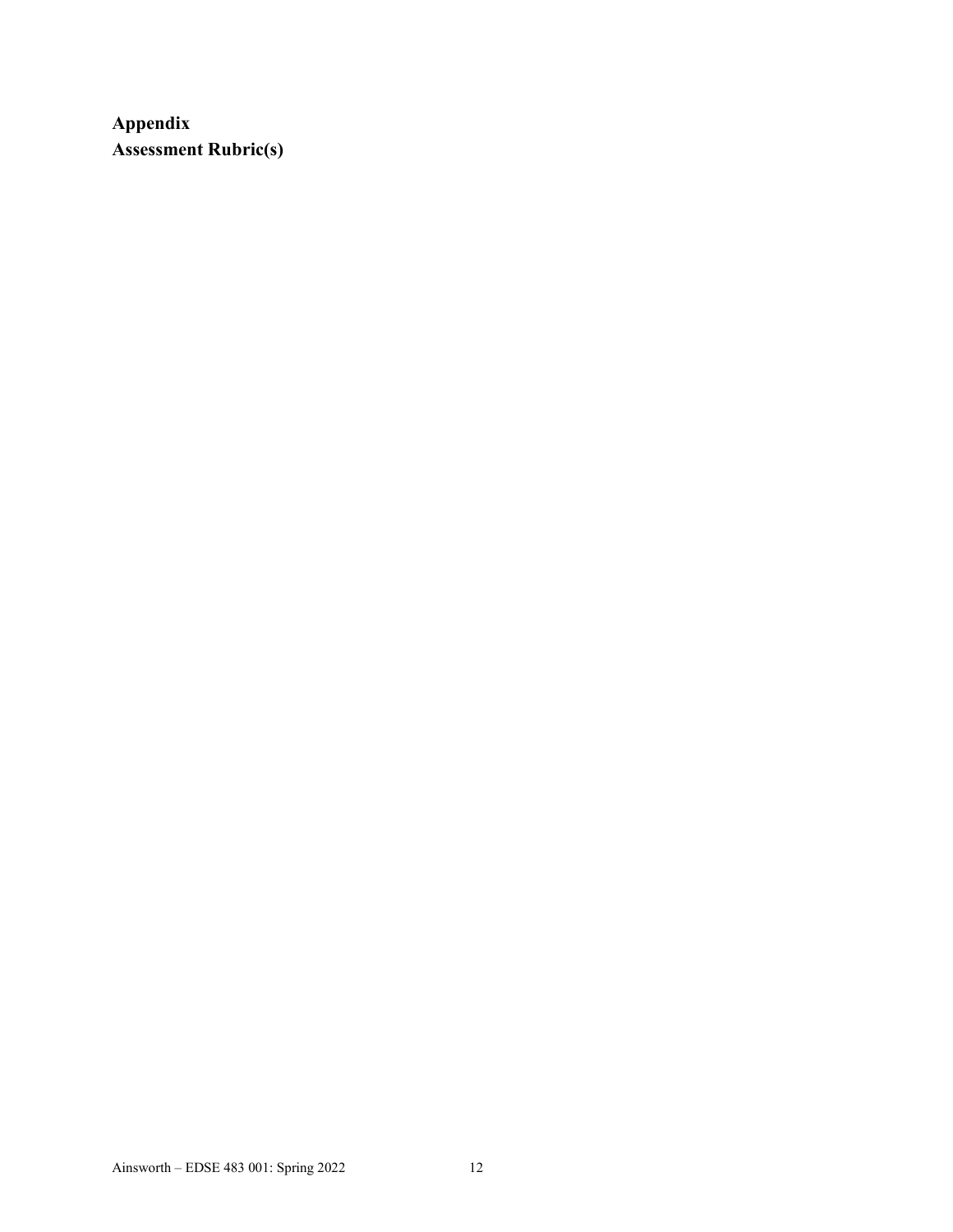

 **Assessment A**

# **Internship Rubric**

## **for Candidates in Initial Adapted Curriculum Licensure Program**

**Candidate's Name**

### **Mentor Teacher**

**University Supervisor**

| <b>School</b>               | <b>School Division</b>    |
|-----------------------------|---------------------------|
| <b>Subject Area</b>         | <b>Grade Level</b>        |
| Year                        | <b>Semester</b>           |
| <b>Date of Observations</b> |                           |
| <b>Date of Conference</b>   | <b>Mid-Point</b><br>Final |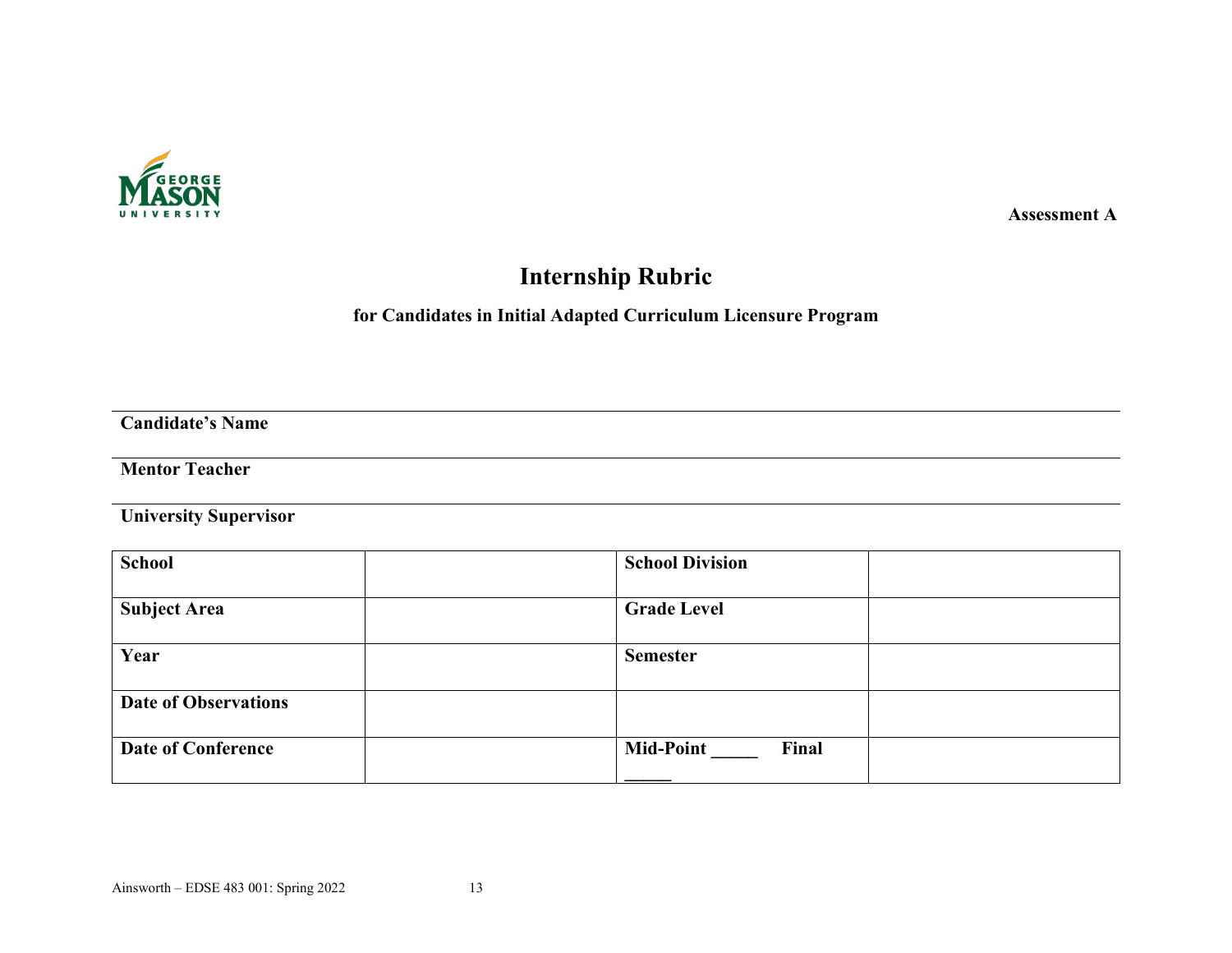**Signature Indicating Participation in Review/Conference Process:**

| <b>Mentor Teacher</b>        | Date |
|------------------------------|------|
| <b>University Supervisor</b> | Date |
| Candidate                    | Date |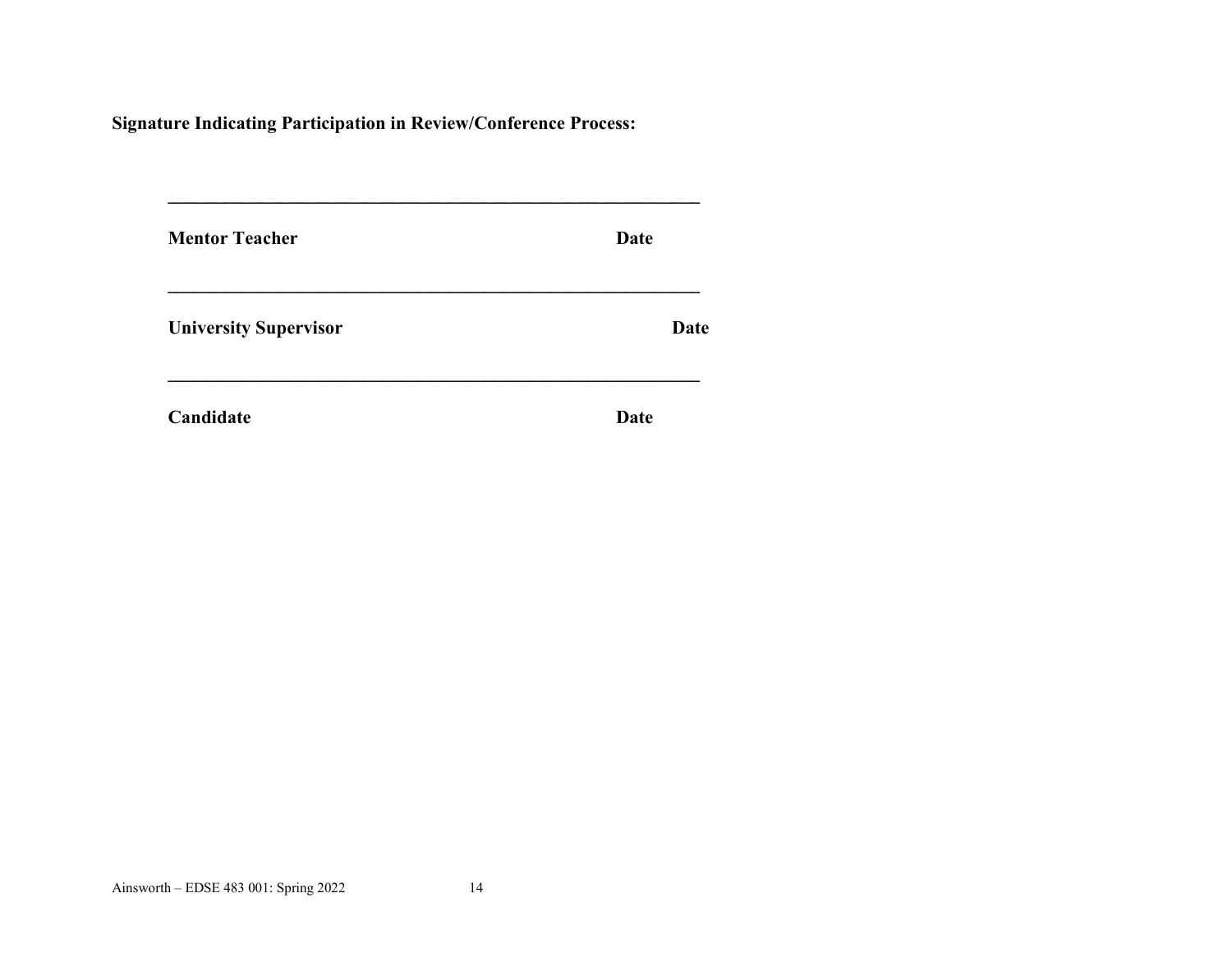## **Purpose and Instructions**

**Consistent with the College of Education and Human Development's conceptual framework, the purpose of the Internship Rubric is to prepare candidates to reflect on their practice and to provide a system for Candidates, Mentor Teachers, and University Supervisors to assess a candidate's growth over time. The Rubric is designed to assess a candidate's growth during the internship. The Rubric consists of Interstate Teacher Assessment and Support Consortium (InTASC) and Council for Exceptional Children (CEC) standards (i.e., the Specialized Professional Association [SPA] for special education programs), each with a series of key elements. The candidate is assessed on each element across the rubric.** 

**The University Supervisor and Mentor Teacher will complete the Rubric with the Candidate at the end of each internship. The University Supervisor and Mentor Teacher should evaluate every item on the Rubric, whether by observation or by other documentation. The Teacher Candidate will be required to upload a copy of the signed and completed Internship Rubric to VIA at the end of the internship, and the University Supervisor will complete ratings within VIA to reflect the final rubric ratings.**

#### **Scoring Guidelines**

**3-Exceeds Standard: Candidates receive a score of 3 if they perform beyond the expectations of candidates at this point in their programs. There is evidence that candidates have done additional research, identified additional resources, and/or demonstrate exceptional understanding and application of the standard.**

**2-Meets Standard: This is the TARGET score. This score reflects that candidates have met the standard at the level expected at this point in their program. Candidates who receive a 2 have successfully met the standard.**

**1-Does not meet standard: Candidates receive this score when their understanding and effort does not meet the Target. Candidates who receive a 1 have not successfully met the target.**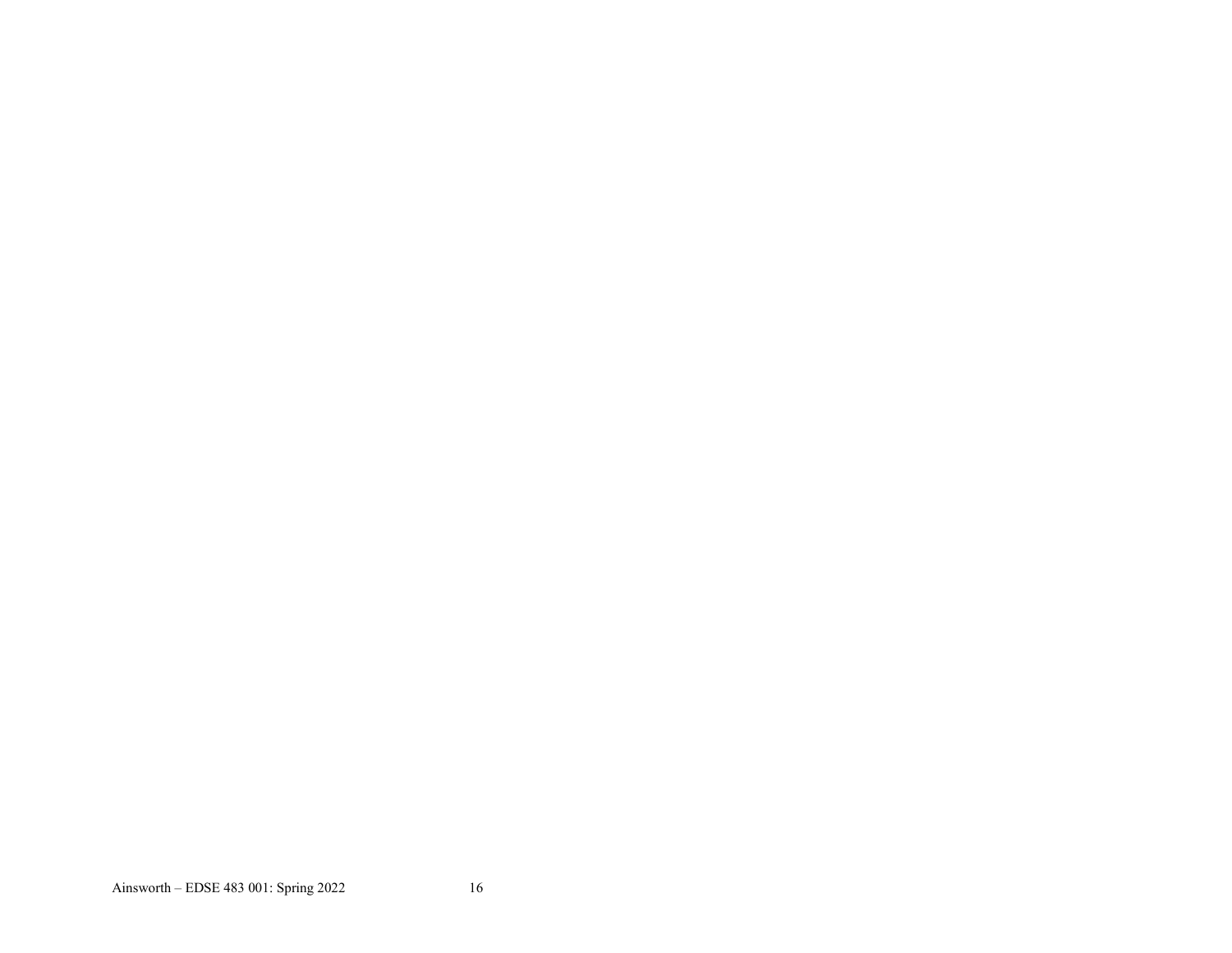| <b>Key Elements</b>                            | <b>Does Not Meet Expectations</b>                   | <b>Meets Expectations</b>                                         | <b>Exceeds Expectations</b>                                                             | <b>Rating Earned / Evidence</b> |
|------------------------------------------------|-----------------------------------------------------|-------------------------------------------------------------------|-----------------------------------------------------------------------------------------|---------------------------------|
|                                                |                                                     | $\overline{2}$                                                    | 3                                                                                       |                                 |
|                                                |                                                     | <b>InTASC Standard 1: Learner Development</b>                     |                                                                                         |                                 |
|                                                |                                                     |                                                                   |                                                                                         |                                 |
| IT 1. The candidate                            | The evidence indicates that                         | The evidence indicates that the                                   | The evidence indicates that the                                                         |                                 |
| understands how                                | the Candidate demonstrated                          | Candidate demonstrated an                                         | Candidate demonstrated an accurate                                                      |                                 |
| learners grow and                              | a partial understanding of                          | accurate understanding of                                         | understanding of learners'                                                              |                                 |
| develop, recognizing that                      | learners' developmental                             | learners' developmental levels                                    | developmental levels and was able to plan                                               |                                 |
| patterns of learning and<br>development vary   | levels, planning instruction                        | by planning varied instruction                                    | and articulate specific, varied strategies<br>for engaging learners in the learning and |                                 |
| individually within and                        | that aligned to the<br>developmental levels of some | appropriate to support<br>learning goals, actively                | providing varied options for learners to                                                |                                 |
| across the cognitive,                          | (but not all) of the learners;                      | engaging learners in learning                                     | demonstrate mastery aligned to the                                                      |                                 |
| linguistic, social,                            | instruction was inappropriate                       | that aligned with overall                                         | developmental learning level of each                                                    |                                 |
| emotional, and physical                        | and/or inaccessible for                             | subsets of learner's                                              | learner and groups of learners in the                                                   |                                 |
| areas, and designs and                         | groups of learners.                                 | developmental levels making                                       | classroom.                                                                              |                                 |
| implements                                     |                                                     | learning accessible and                                           |                                                                                         |                                 |
| developmentally                                |                                                     | challenging for the classroom.                                    |                                                                                         |                                 |
| appropriate and                                |                                                     |                                                                   |                                                                                         |                                 |
| challenging learning                           |                                                     |                                                                   |                                                                                         |                                 |
| experiences.                                   |                                                     |                                                                   |                                                                                         |                                 |
|                                                |                                                     | <b>InTASC Standard 2: Learner Differences</b>                     |                                                                                         |                                 |
| IT 2. The candidate uses                       | The evidence indicates that                         | The evidence indicates that the                                   | The evidence indicates that the                                                         |                                 |
| understanding of                               | the Candidate demonstrated                          | <b>Candidate demonstrated</b>                                     | Candidate demonstrated a deep                                                           |                                 |
| individual differences,                        | only partial familiarity with                       | familiarity with groups' and                                      | understanding of each learner's                                                         |                                 |
| diverse cultures, and                          | the learners' backgrounds                           | individual learners'                                              | background and was able to use this                                                     |                                 |
| communities to ensure                          | (analysis of learners'                              | backgrounds (analysis of                                          | information to inform instruction that                                                  |                                 |
| <i>inclusive learning</i>                      | readiness for learning and                          | learners' readiness for                                           | meets the needs of all learners and                                                     |                                 |
| environments that                              | prior experiences) and/or was                       | learning and prior                                                | articulates the connection between                                                      |                                 |
| enable each learner to                         | unable to use this information                      | experiences) and was able to                                      | specific strategies, content and delivery to                                            |                                 |
| meet high standards.                           | to inform instruction to meet                       | use this information to inform                                    | meet the needs of individual learners and                                               |                                 |
|                                                | the needs of the learner.                           | instruction to create a positive                                  | groups of learners in the classroom.                                                    |                                 |
|                                                |                                                     | culture of respect and rapport<br>in the classroom that meets the |                                                                                         |                                 |
|                                                |                                                     | needs of all learners.                                            |                                                                                         |                                 |
|                                                |                                                     |                                                                   |                                                                                         |                                 |
| <b>InTASC Standard 3: Learning Environment</b> |                                                     |                                                                   |                                                                                         |                                 |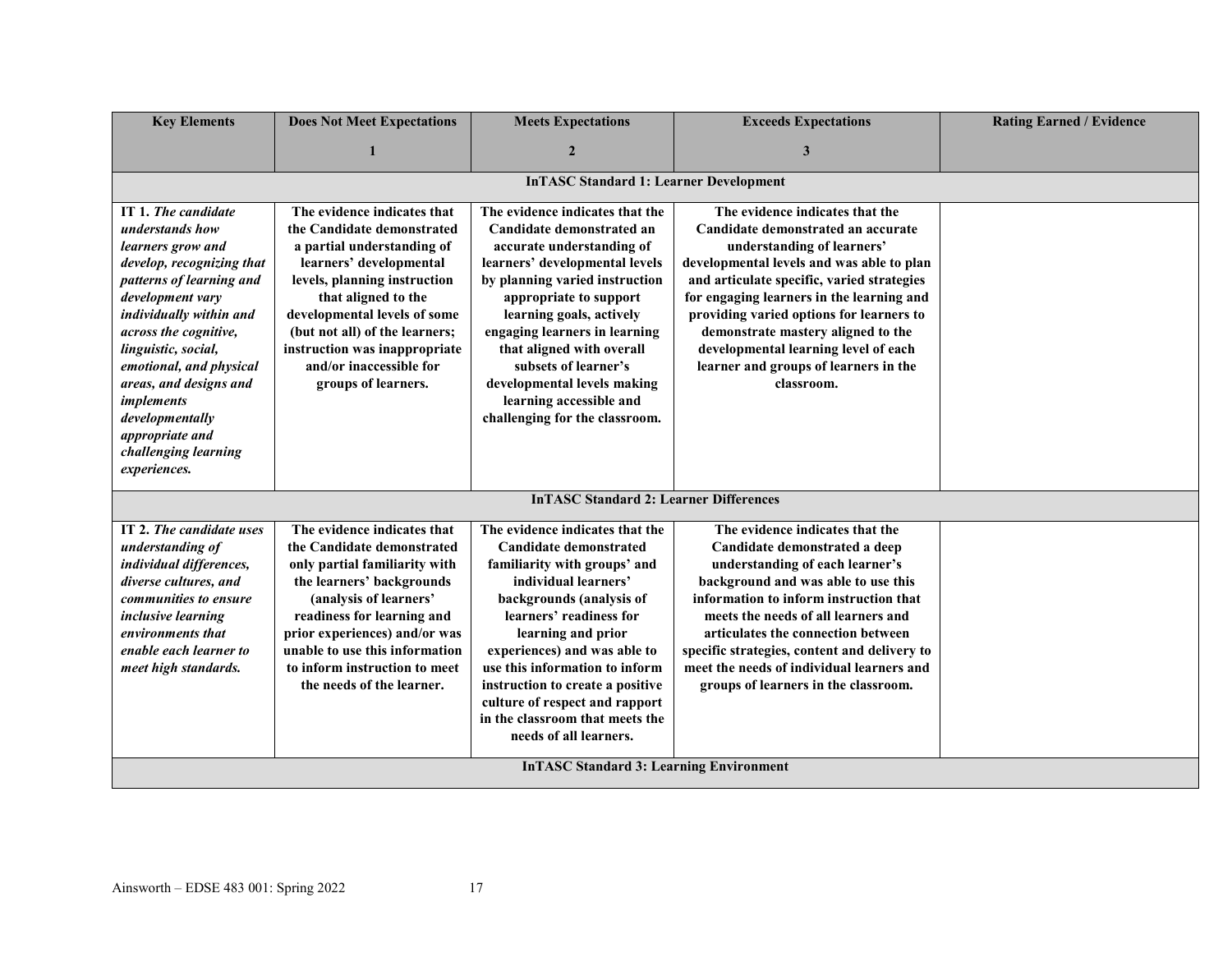| <b>Key Elements</b>                                                                                                                                                                                                                                                | <b>Does Not Meet Expectations</b>                                                                                                                                                                                                                                                                                                                                                                              | <b>Meets Expectations</b>                                                                                                                                                                                                                                                                                                                                                                                                                                                       | <b>Exceeds Expectations</b>                                                                                                                                                                                                                                                                                                                                                     | <b>Rating Earned / Evidence</b> |
|--------------------------------------------------------------------------------------------------------------------------------------------------------------------------------------------------------------------------------------------------------------------|----------------------------------------------------------------------------------------------------------------------------------------------------------------------------------------------------------------------------------------------------------------------------------------------------------------------------------------------------------------------------------------------------------------|---------------------------------------------------------------------------------------------------------------------------------------------------------------------------------------------------------------------------------------------------------------------------------------------------------------------------------------------------------------------------------------------------------------------------------------------------------------------------------|---------------------------------------------------------------------------------------------------------------------------------------------------------------------------------------------------------------------------------------------------------------------------------------------------------------------------------------------------------------------------------|---------------------------------|
|                                                                                                                                                                                                                                                                    | $\mathbf{1}$                                                                                                                                                                                                                                                                                                                                                                                                   | $\mathbf{2}$                                                                                                                                                                                                                                                                                                                                                                                                                                                                    | $\mathbf{3}$                                                                                                                                                                                                                                                                                                                                                                    |                                 |
| IT 3. The candidate<br>works with others to<br>create face-to-face and<br>virtual environments<br>that support individual<br>and collaborative<br>learning, encourage<br>positive social<br>interaction, active<br>engagement in learning,<br>and self-motivation. | The evidence indicates that<br>the Candidate transitions<br>inefficiently between learning<br>activities with some loss of<br>instructional time,<br>monitoring and responding to<br>learner behavior (both<br>positive and negative) in a<br>way that is inconsistent,<br>inappropriate and/or<br>ineffective for meeting<br>classroom and individual<br>learner needs, including in<br>virtual environments. | The evidence indicates that the<br><b>Candidate transitions</b><br>efficiently and smoothly<br>between learning activities<br>with minimal loss of<br>instructional time, using<br>varied learning situations that<br>includes monitoring and<br>responding to learner behavior<br>(both positive and negative) in<br>a way that is consistent,<br>appropriate and effective for<br>meeting classroom and<br>individual learner needs,<br>including in virtual<br>environments. | The evidence indicates that the<br>Candidate demonstrates respect for and<br>interest in individual learner's<br>experiences, thoughts and opinions and<br>uses transitions that are seamless,<br>effectively maximizing instructional time,<br>and combining independent,<br>collaborative, and the individual needs of<br>all learners, including in virtual<br>environments. |                                 |
|                                                                                                                                                                                                                                                                    |                                                                                                                                                                                                                                                                                                                                                                                                                | <b>CEC Standard 2: Learning Environments</b>                                                                                                                                                                                                                                                                                                                                                                                                                                    |                                                                                                                                                                                                                                                                                                                                                                                 |                                 |
| CEC 2a. Creates an<br>orderly and supportive<br>environment by<br>designing and managing<br>routines.                                                                                                                                                              | Candidate fails to design and<br>manage classroom routines<br>thereby fails to create an<br>orderly and supportive<br>environment.                                                                                                                                                                                                                                                                             | Candidate creates an orderly<br>and supportive environment<br>by designing and managing<br>classroom routines.                                                                                                                                                                                                                                                                                                                                                                  | Candidate actively analyzes the needs of<br>the learners with moderate to severe<br>exceptionalities in order to create an<br>orderly and supportive environment.<br>Candidate manages classroom routines<br>and is responsive to the changing needs<br>of the students with moderate to severe<br>exceptionalities.                                                            |                                 |
| <b>CEC 2b. Motivates</b><br>students with moderate<br>to severe exceptionalities<br>through interesting and<br>challenging activities.                                                                                                                             | <b>Candidate fails to develop</b><br>interesting and challenging<br>activities to motivate students<br>with moderate to severe<br>exceptionalities.                                                                                                                                                                                                                                                            | <b>Candidate motivates students</b><br>with moderate to severe<br>exceptionalities through<br>interesting and challenging<br>activities.                                                                                                                                                                                                                                                                                                                                        | Candidate takes student interests and<br>abilities into consideration and designs a<br>variety of learning activities, which<br>motivate and challenge students with<br>moderate to severe exceptionalities.<br>Candidate uses evidence-based practices<br>to motivate students with moderate to<br>severe exceptionalities.                                                    |                                 |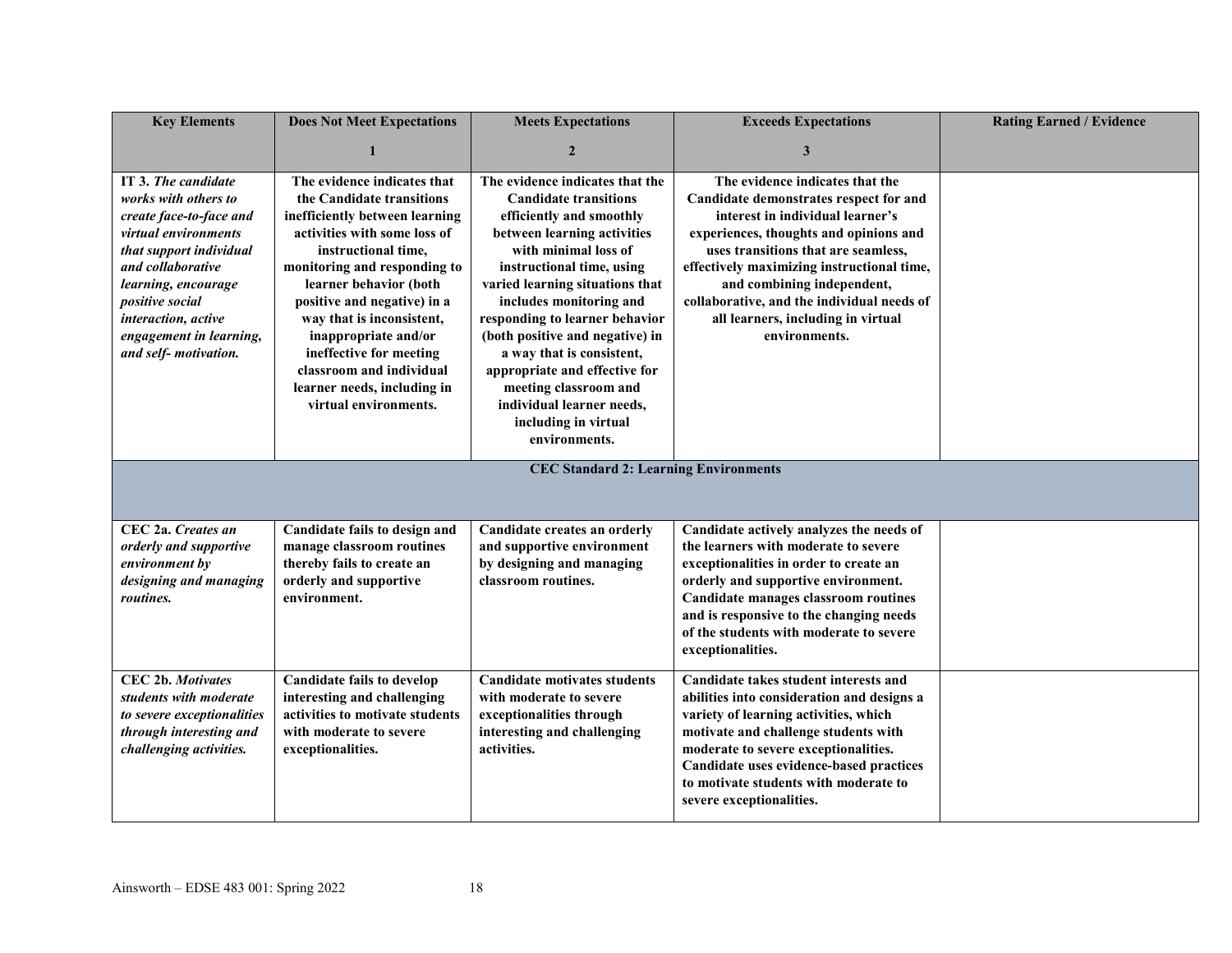| <b>Key Elements</b>                                                                                                                                                                                            | <b>Does Not Meet Expectations</b>                                                                                                                                                                                    | <b>Meets Expectations</b>                                                                                                                                                                                         | <b>Exceeds Expectations</b>                                                                                                                                                                                                                                                                                                                                                     | <b>Rating Earned / Evidence</b> |
|----------------------------------------------------------------------------------------------------------------------------------------------------------------------------------------------------------------|----------------------------------------------------------------------------------------------------------------------------------------------------------------------------------------------------------------------|-------------------------------------------------------------------------------------------------------------------------------------------------------------------------------------------------------------------|---------------------------------------------------------------------------------------------------------------------------------------------------------------------------------------------------------------------------------------------------------------------------------------------------------------------------------------------------------------------------------|---------------------------------|
|                                                                                                                                                                                                                | 1                                                                                                                                                                                                                    | $\overline{2}$                                                                                                                                                                                                    | 3                                                                                                                                                                                                                                                                                                                                                                               |                                 |
| CEC 2c. Organizes,<br>develops, and sustains a<br>safe, equitable, positive<br>and supportive learning<br>environment in which<br>diversities are valued.                                                      | Candidate organizes,<br>develops, and sustains a safe,<br>equitable, positive and<br>supportive learning<br>environment but fails to<br>demonstrate that diversities<br>are valued.                                  | Candidate organizes, develops,<br>and sustains a safe, equitable,<br>positive and supportive<br>learning environment in which<br>diversities are valued.                                                          | Candidate solicits student input and<br>provides opportunities for choice making<br>in order to organize, develop and sustain<br>a safe, equitable, positive and supportive<br>learning environment. Candidate<br>analyzes students' linguistic and cultural<br>background and considers the class<br>diversity while establishing the learning<br>environment.                 |                                 |
| <b>CEC 2d. Designs</b><br>learning environments<br>that encourage active<br>participation in<br>individual and group<br>activities and encourage<br>student independence.                                      | <b>Candidate fails to design</b><br>learning environments that<br>encourage participation in<br>individual and group<br>activities or to encourage<br>student independence.                                          | <b>Candidate designs learning</b><br>environments that encourage<br>active participation in<br>individual and group activities<br>and encourage student<br>independence.                                          | <b>Candidate designs learning environments</b><br>that are multisensory, integrates social<br>skills instruction and strategies for<br>enhancing motivation for each individual<br>student and the group as a whole as they<br>design learning environments that<br>encourage active participation in<br>individual and group activities and<br>encourage student independence. |                                 |
| CEC 2e. Modifies the<br>learning environment to<br>manage behaviors, time,<br>space, and materials to<br>keep students with<br>moderate to severe<br>exceptionalities<br>productively involved in<br>learning. | Candidate fails to modify the<br>learning environment to<br>manage behaviors, time,<br>space, and materials to keep<br>students with moderate to<br>severe exceptionalities<br>productively involved in<br>learning. | <b>Candidate modifies the</b><br>learning environment to<br>manage behaviors, time, space,<br>and materials to keep students<br>with moderate to severe<br>exceptionalities productively<br>involved in learning. | Candidate modifies the learning<br>environment to manage behaviors, time,<br>space, and materials to keep students<br>with moderate to severe exceptionalities<br>productively involved in learning.<br>Candidate establishes clear classroom<br>procedures, discourages disruptions, and<br>promotes interaction with students with<br>moderate to severe exceptionalities.    |                                 |
| <b>CEC 2f. Demonstrates</b><br>the ability to manage two<br>or more classroom<br>activities simultaneously,<br>with evidence of<br><i>attention to each.</i>                                                   | Candidate demonstrates the<br>ability to manage two or<br>more classroom activities<br>simultaneously but fails to<br>provide attention to each.                                                                     | <b>Candidate demonstrates the</b><br>ability to manage two or more<br>classroom activities<br>simultaneously, with evidence<br>of attention to each.                                                              | Candidate demonstrates the ability to<br>manage two or more classroom activities<br>simultaneously, with evidence of<br>attention to each. Candidate moves<br>efficiently between and among activities,<br>making adaptations as necessary to<br>promote student success.                                                                                                       |                                 |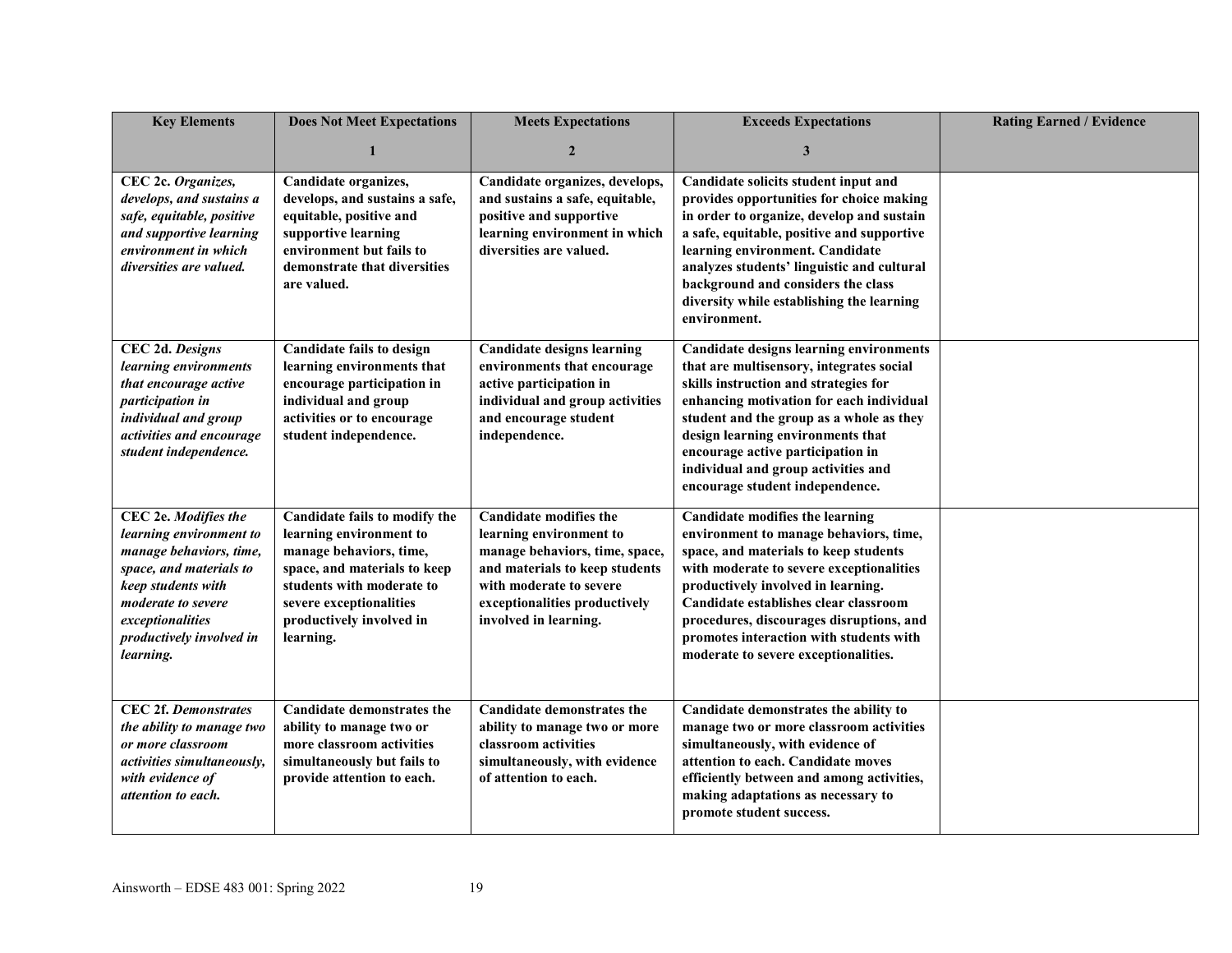| <b>Key Elements</b>                                                                                                                                                 | <b>Does Not Meet Expectations</b>                                                                                                                     | <b>Meets Expectations</b>                                                                                                                                                         | <b>Exceeds Expectations</b>                                                                                                                                                                                                                                                                                                                                                                              | <b>Rating Earned / Evidence</b> |
|---------------------------------------------------------------------------------------------------------------------------------------------------------------------|-------------------------------------------------------------------------------------------------------------------------------------------------------|-----------------------------------------------------------------------------------------------------------------------------------------------------------------------------------|----------------------------------------------------------------------------------------------------------------------------------------------------------------------------------------------------------------------------------------------------------------------------------------------------------------------------------------------------------------------------------------------------------|---------------------------------|
|                                                                                                                                                                     |                                                                                                                                                       | $\overline{2}$                                                                                                                                                                    | 3                                                                                                                                                                                                                                                                                                                                                                                                        |                                 |
| CEC 2g. Uses effective<br>and varied behavior<br>management strategies<br>and handles disruptive<br>or destructive behavior<br>firmly and fairly.                   | Candidate is ineffective in<br>using behavior management<br>strategies to handle<br>disruptive or destructive<br>behavior.                            | Candidate uses effective and<br>varied behavior management<br>strategies and handles<br>disruptive or destructive<br>behavior firmly and fairly.                                  | <b>Candidate plans and implements</b><br>individualized behavior plans, which<br>include effective and varied behavior<br>management strategies and handles<br>disruptive or destructive behavior firmly<br>and fairly.                                                                                                                                                                                  |                                 |
| <b>CEC 2h. Communicates</b><br>high expectations while<br>respecting and valuing<br>individual differences<br>and cultural diversity.                               | <b>Candidate fails to</b><br>communicate high<br>expectations for all students<br>with moderate to severe<br>exceptionalities.                        | <b>Candidate promotes</b><br>appropriate student behavior<br>through clear communication<br>of high expectations for all<br>students with moderate to<br>severe exceptionalities. | Candidate communicates high<br>expectations; develops an awareness of<br>student behavior within the context of<br>student background and cultural<br>diversity.                                                                                                                                                                                                                                         |                                 |
| CEC 2i. Uses the least<br><i>intensive behavior</i><br>management strategy<br>consistent with the needs<br>of the individual with<br>exceptional learning<br>needs. | Candidate uses behavior<br>management strategies which<br>do not meet the needs of the<br>individual with exceptional<br>learning needs.              | <b>Candidate uses the least</b><br>intensive behavior<br>management strategy<br>consistent with the needs of the<br>individual with exceptional<br>learning needs.                | Candidate gathers background<br>information on the individual with<br>exceptional learning needs and analyzes<br>upon this information in order to<br>determine the most appropriate least<br>intensive behavior management strategy.<br>Candidate implements this strategy with<br>fidelity, makes modifications as needed,<br>and examines the efficacy of the strategy<br>following the intervention. |                                 |
| CEC 2j. Establishes and<br>maintains rapport with<br>individuals with and<br>without exceptional<br>learning needs.                                                 | <b>Candidate fails to establish</b><br>caring, friendly interactions<br>or a rapport with students<br>with and without exceptional<br>learning needs. | <b>Candidate establishes and</b><br>maintains rapport with<br>individuals with and without<br>exceptional learning needs.                                                         | Candidate consistently establishes caring,<br>friendly interactions and a positive<br>rapport with students with and without<br>exceptional learning needs.                                                                                                                                                                                                                                              |                                 |
| <b>InTASC Standard 4: Content Knowledge</b>                                                                                                                         |                                                                                                                                                       |                                                                                                                                                                                   |                                                                                                                                                                                                                                                                                                                                                                                                          |                                 |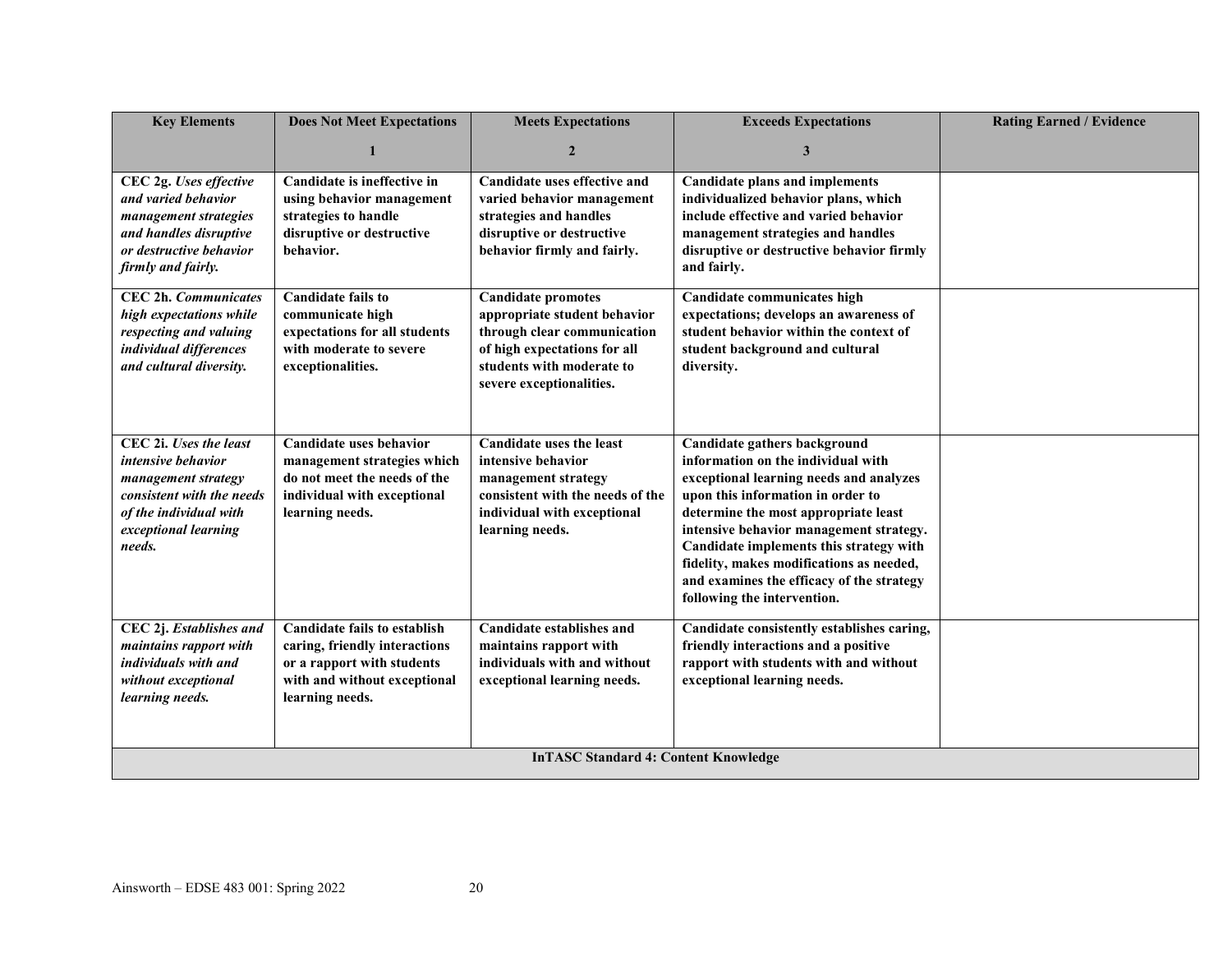| <b>Key Elements</b>                                                                                                                                                                                                                                                                       | <b>Does Not Meet Expectations</b>                                                                                                                                                                                                                                | <b>Meets Expectations</b>                                                                                                                                                                                                                                                                                                                                                            | <b>Exceeds Expectations</b>                                                                                                                                                                                                                                                                                                                                                                                                                                                                  | <b>Rating Earned / Evidence</b> |
|-------------------------------------------------------------------------------------------------------------------------------------------------------------------------------------------------------------------------------------------------------------------------------------------|------------------------------------------------------------------------------------------------------------------------------------------------------------------------------------------------------------------------------------------------------------------|--------------------------------------------------------------------------------------------------------------------------------------------------------------------------------------------------------------------------------------------------------------------------------------------------------------------------------------------------------------------------------------|----------------------------------------------------------------------------------------------------------------------------------------------------------------------------------------------------------------------------------------------------------------------------------------------------------------------------------------------------------------------------------------------------------------------------------------------------------------------------------------------|---------------------------------|
|                                                                                                                                                                                                                                                                                           |                                                                                                                                                                                                                                                                  | $\mathbf{2}$                                                                                                                                                                                                                                                                                                                                                                         | 3                                                                                                                                                                                                                                                                                                                                                                                                                                                                                            |                                 |
| IT 4: The candidate<br>understands the central<br>concepts, tools of<br>inquiry, and structures<br>of the discipline(s) he or<br>she teaches and creates<br>learning experiences<br>that make these aspects<br>accessible and<br>meaningful for learners<br>to ensure content<br>mastery. | The evidence indicates that<br>the Candidate demonstrated<br>knowledge of the content<br>using explanations that were<br>not always accurate and clear<br>and/or was not able to<br>provide an effective alternate<br>explanation for learner<br>misconceptions. | The evidence indicates that the<br>Candidate displayed<br>knowledge of the important<br>content in the discipline by<br>using content-related<br>strategies that clearly identify<br>how concepts related to one<br>another, using<br>developmentally appropriate<br>terminology/language to build<br>an understanding of content<br>for all<br>learners.                            | The evidence indicates that the<br>Candidate displayed extensive knowledge<br>of the important concepts in the<br>discipline by using multiple<br>representations, multiple formats, and<br>appropriate content - related strategies<br>and developmentally appropriate<br>terminology/language, including varied<br>levels of questioning, a wide variety of<br>experiences, and opportunities to build a<br>higher - level of understanding of content<br>for all learners.                |                                 |
|                                                                                                                                                                                                                                                                                           |                                                                                                                                                                                                                                                                  | <b>InTASC Standard 5: Application of Content</b>                                                                                                                                                                                                                                                                                                                                     |                                                                                                                                                                                                                                                                                                                                                                                                                                                                                              |                                 |
| IT 5: The candidate<br>understands how to<br>connect concepts and<br>use different perspectives<br>and digital resources to<br>engage learners in<br>critical thinking,<br>creativity, and<br>collaborative problem<br>solving related to<br>authentic local and<br>global issues.        | The evidence indicates that<br>the Candidate implemented<br>teacher-directed lessons with<br>limited use of problem<br>solving and/or did not explore<br>content through real-world<br>and cross-curricular<br>connections.                                      | The evidence indicates that the<br>Candidate used collaborative<br>problem solving as a way to<br>explore content that includes<br>learner-led learning activities<br>including cross-curricular<br>learning opportunities, with<br>clear connections between<br>content and other disciplines<br>that encouraged independent,<br>creative and critical thinking<br>by the learners. | The evidence indicates that the<br>Candidate used collaborative problem<br>solving as a way to explore content with<br>the majority of instruction being learner-<br>led learning activities including real-<br>world and cross-curricular learning<br>opportunities, with clear connections<br>between content and other disciplines<br>that encouraged independent, creative<br>and critical thinking by the learners<br>leading to a higher level of learner<br>understanding of content. |                                 |
| <b>InTASC Standard 6: Assessment</b>                                                                                                                                                                                                                                                      |                                                                                                                                                                                                                                                                  |                                                                                                                                                                                                                                                                                                                                                                                      |                                                                                                                                                                                                                                                                                                                                                                                                                                                                                              |                                 |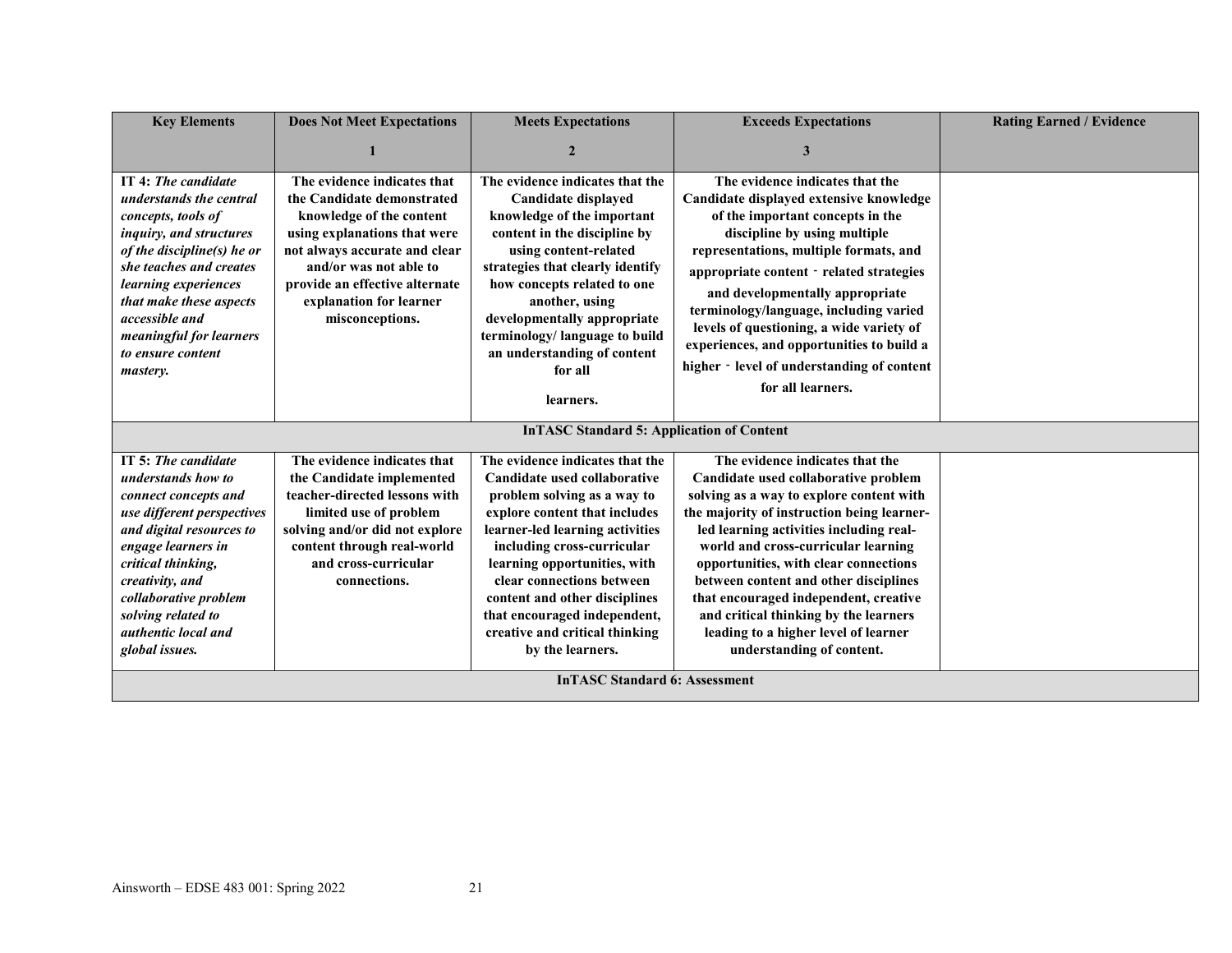| <b>Key Elements</b>                                                                                                                                                                           | <b>Does Not Meet Expectations</b>                                                                                                                                                       | <b>Meets Expectations</b>                                                                                                                                                                 | <b>Exceeds Expectations</b>                                                                                                                                                                                                                                                                                                                     | <b>Rating Earned / Evidence</b> |
|-----------------------------------------------------------------------------------------------------------------------------------------------------------------------------------------------|-----------------------------------------------------------------------------------------------------------------------------------------------------------------------------------------|-------------------------------------------------------------------------------------------------------------------------------------------------------------------------------------------|-------------------------------------------------------------------------------------------------------------------------------------------------------------------------------------------------------------------------------------------------------------------------------------------------------------------------------------------------|---------------------------------|
|                                                                                                                                                                                               |                                                                                                                                                                                         | $\overline{2}$                                                                                                                                                                            | 3                                                                                                                                                                                                                                                                                                                                               |                                 |
| IT 6: The candidate<br>understands and uses<br>multiple methods of<br>assessment, including                                                                                                   | The evidence indicates that<br>the Candidate provided<br>limited opportunities for<br>learners to demonstrate                                                                           | The evidence indicates that the<br>Candidate provided effective<br>feedback to learners on<br>multiple instances of                                                                       | The evidence indicates that the<br>Candidate provided multiple<br>opportunities for learners to demonstrate<br>learning by using formative, summative,                                                                                                                                                                                          |                                 |
| digital tools, to engage<br>learners in their own<br>growth, to monitor<br>learner progress, and to                                                                                           | learning by using a variety of<br>assessments therefore did not<br>have opportunities of<br>feedback or analysis of                                                                     | formative, summative,<br>informal, and/or formal<br>assessments and analyzed data<br>to inform instruction.                                                                               | informal, and/or formal assessments.<br>Assessments were differentiated to match<br>a full rating of learner needs and<br>abilities, and the Candidate consistently                                                                                                                                                                             |                                 |
| guide teacher and<br>learner decision making.                                                                                                                                                 | learner data to inform future<br>instruction.                                                                                                                                           |                                                                                                                                                                                           | analyzed data to inform instruction, with<br>a clearly articulated rationale for data-<br>based instructional decisions.                                                                                                                                                                                                                        |                                 |
|                                                                                                                                                                                               |                                                                                                                                                                                         | <b>CEC Standard 4: Assessment</b>                                                                                                                                                         |                                                                                                                                                                                                                                                                                                                                                 |                                 |
| CEC 4a. Creates and<br>explains criteria for<br>assessing student work.                                                                                                                       | Candidate does not explain<br>criteria for<br>assessing/monitoring student<br>progress. Criteria for<br>assessment are non-existent<br>or inappropriate for the<br>lesson/task.         | <b>Candidate creates and</b><br>explains criteria for assessing<br>student progress.                                                                                                      | Candidate chooses appropriate<br>assessment tools and strategies,<br>communicates criteria to students with<br>moderate to severe exceptionalities and<br>collaborative team, confirms their<br>understanding, and applies criteria<br>consistently.                                                                                            |                                 |
| <b>CEC 4b. Plans for using</b><br>various methods to<br>assess students'<br>learning.                                                                                                         | Candidate fails to plan for<br>using various methods to<br>assess students' learning.                                                                                                   | <b>Candidate plans for using</b><br>various methods to assess<br>students' learning.                                                                                                      | Candidate plans for using various<br>evidence-based methods to assess<br>students' learning.                                                                                                                                                                                                                                                    |                                 |
| <b>CEC 4c. Regularly</b><br>monitors student<br>progress and assesses for<br>understanding and<br>mastery through<br>observation of students'<br>performance and<br>evaluation of their work. | <b>Candidate fails to monitor</b><br>student progress and assesses<br>for understanding and<br>mastery through observation<br>of students' performance and<br>evaluation of their work. | <b>Candidate regularly monitors</b><br>student progress and assesses<br>for understanding and<br>mastery through observation<br>of students' performance and<br>evaluation of their work. | Candidate plans and implements ongoing<br>assessments to check for understanding<br>and mastery of concepts through<br>observation of students' performance<br>and evaluation of their work and clearly<br>communicates their assessment findings<br>to the students with moderate to severe<br>exceptionalities and other key<br>stakeholders. |                                 |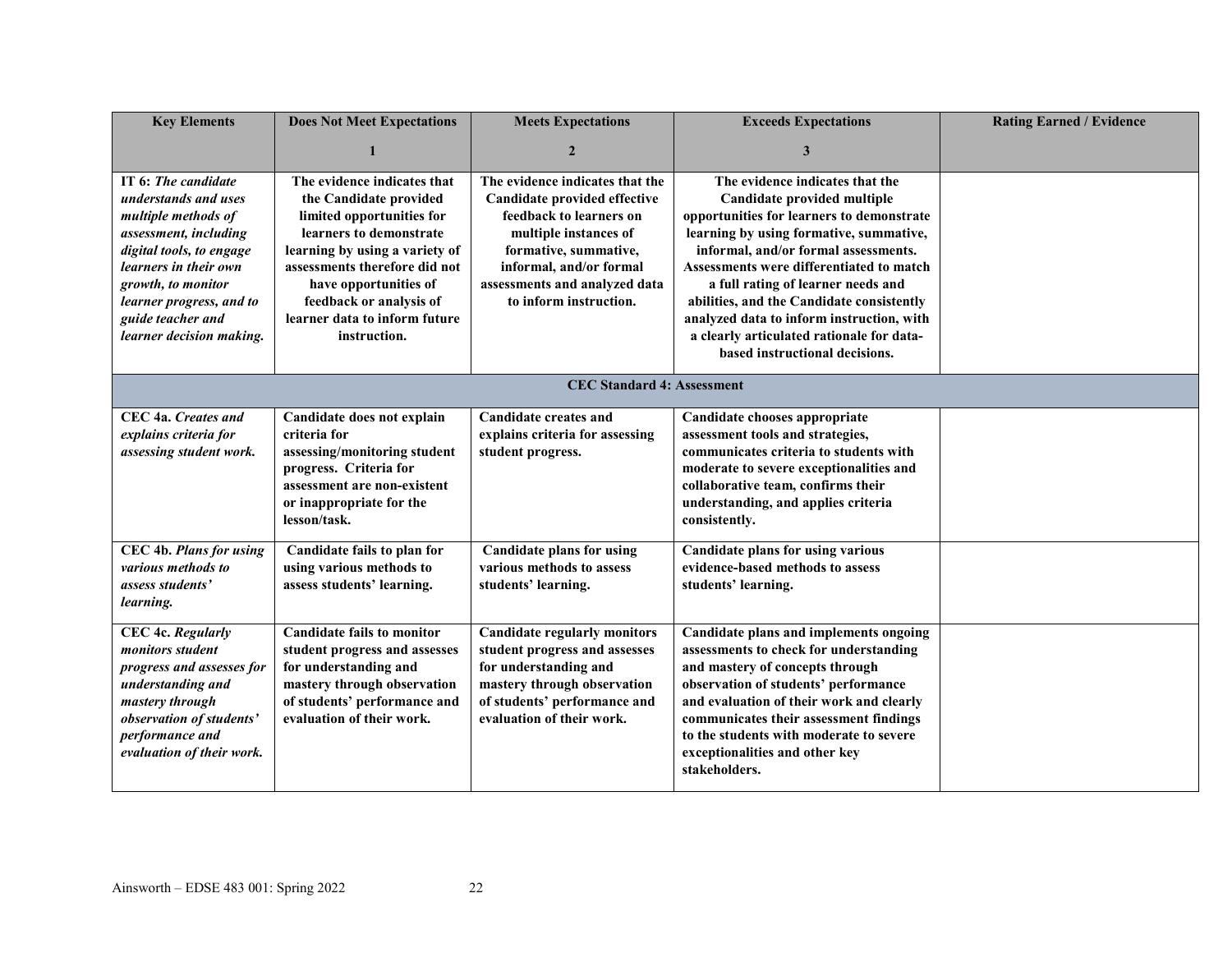| <b>Key Elements</b>                                                                                                                                                                                                                | <b>Does Not Meet Expectations</b>                                                                                                                                                                                 | <b>Meets Expectations</b>                                                                                                                                                                                                      | <b>Exceeds Expectations</b>                                                                                                                                                                                                                                       | <b>Rating Earned / Evidence</b> |
|------------------------------------------------------------------------------------------------------------------------------------------------------------------------------------------------------------------------------------|-------------------------------------------------------------------------------------------------------------------------------------------------------------------------------------------------------------------|--------------------------------------------------------------------------------------------------------------------------------------------------------------------------------------------------------------------------------|-------------------------------------------------------------------------------------------------------------------------------------------------------------------------------------------------------------------------------------------------------------------|---------------------------------|
|                                                                                                                                                                                                                                    | 1                                                                                                                                                                                                                 | $\overline{2}$                                                                                                                                                                                                                 | 3                                                                                                                                                                                                                                                                 |                                 |
| <b>CEC 4d. Conducts</b><br>formal and informal<br>assessments using<br>appropriate technologies<br>as supports.                                                                                                                    | <b>Candidate fails to conduct</b><br>formal and informal<br>assessments using<br>appropriate technologies as<br>supports.                                                                                         | <b>Candidate conducts formal</b><br>and informal assessments<br>using appropriate technologies<br>as supports.                                                                                                                 | Candidate selects. adapts/modifies, and<br>conducts formal and informal<br>assessments that accommodate the<br>unique needs of students with moderate<br>to severe disabilities using appropriate<br>technologies as supports.                                    |                                 |
| CEC 4e. Keeps records<br>of students' progress and<br>problems and uses data<br>from multiple sources to<br>assess student learning.                                                                                               | <b>Candidate fails to keep</b><br>records of students' progress<br>or does not use student<br>assessment data to make<br>instructional decisions.                                                                 | Candidate keeps records of<br>students' progress and<br>problems and uses data from<br>multiple sources to assess<br>student learning.                                                                                         | Candidate maintains records of students'<br>progress and analyzes assessment<br>outcomes for individual and group<br>learning to determine appropriateness of<br>methods, design of assessment tools,<br>clarity of criteria, and/or need for<br>additional data. |                                 |
| CEC 4f. Develops or<br>modifies individualized<br>assessment strategies.                                                                                                                                                           | Candidate fails to develop of<br>modify individualized<br>assessment strategies.                                                                                                                                  | Candidate develops or<br>modifies individualized<br>assessment strategies.                                                                                                                                                     | Candidate develops, modifies, and uses<br>clinical judgment upon individualized<br>assessment strategies in order to gather a<br>variety of data for instructional decision-<br>making.                                                                           |                                 |
| CEC 4g. Analyzes,<br>evaluates and reflects on<br>student assessment data<br>and instruction and<br>monitors progress of<br>individuals with<br>exceptional learning<br>needs to improve<br>instructional practice<br>(summative). | <b>Candidate reviews</b><br>assessment data and<br>identifies links to current<br>instructional plans but fails to<br>analyze student assessment<br>data or use the data to<br>improve instructional<br>practice. | Candidate analyzes, evaluates<br>and reflects on student<br>assessment data and<br>instruction and monitors<br>progress of individuals with<br>exceptional learning needs to<br>improve instructional practice<br>(summative). | Candidate uses individual and group<br>progress data to identify specific<br>adjustments needed to improve student<br>learning outcomes for all learners with<br>moderate to severe exceptionalities<br>(summative).                                              |                                 |
| CEC 4h. Uses<br>assessment data to<br>profile student learning<br>and guide instruction<br>(formative).                                                                                                                            | Candidate does not use<br>student assessment data to<br>make instructional decisions<br>(formative).                                                                                                              | Candidate uses assessment<br>data to profile student learning<br>and guide instruction<br>(formative).                                                                                                                         | Candidate evaluates assessment data to<br>develop individual and group profiles<br>that reflect progress of all students with<br>moderate to severe exceptionalities and<br>addresses levels of need and learning<br>accomplishments (formative).                 |                                 |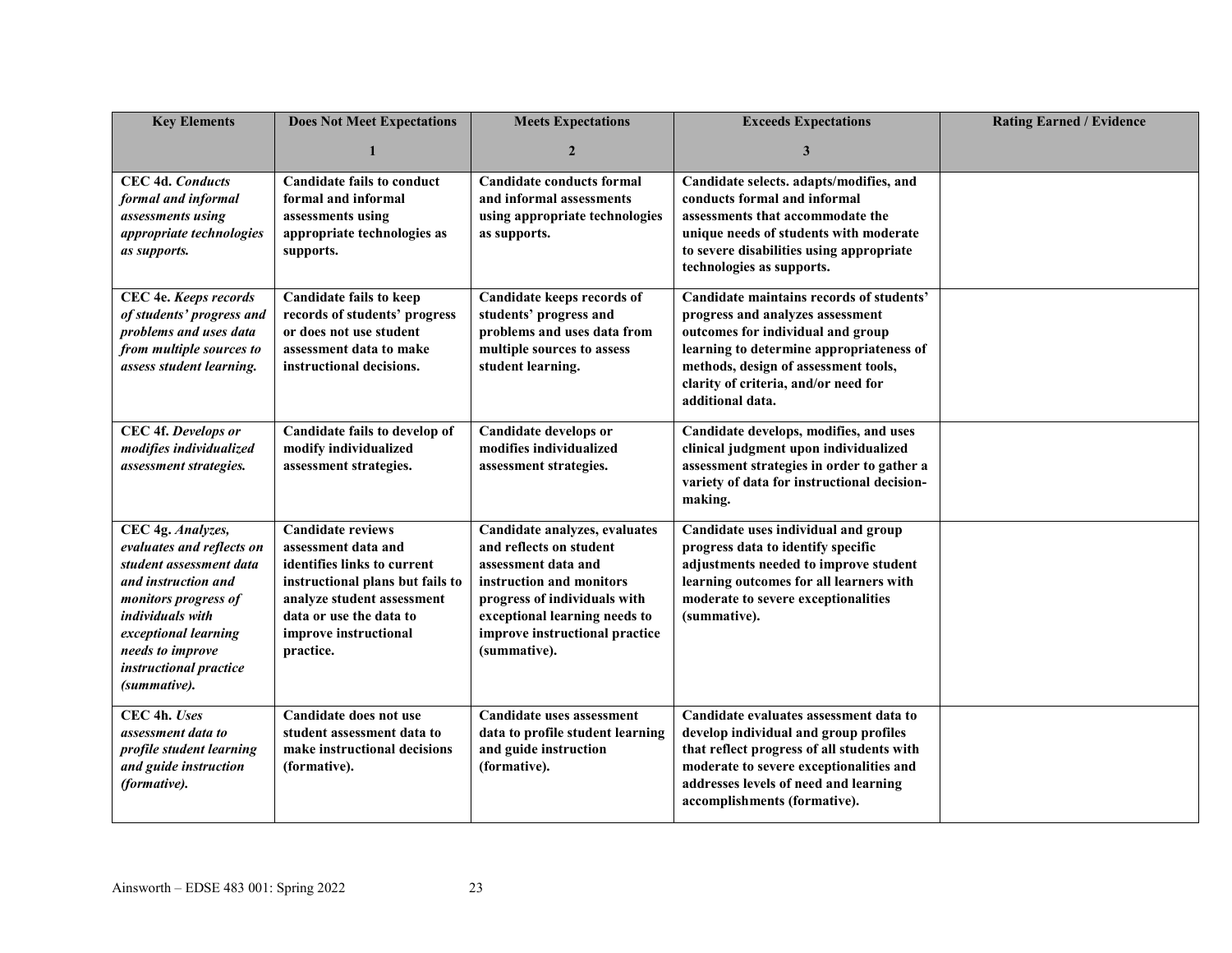| <b>Key Elements</b>                                                                                                                                                                                                                                                                                                               | <b>Does Not Meet Expectations</b>                                                                                                                                                                                                                        | <b>Meets Expectations</b>                                                                                                                                                                                                                                                                                                                                                                                                                                  | <b>Exceeds Expectations</b>                                                                                                                                                                                                                                                                                                                                                                                                                                                                                        | <b>Rating Earned / Evidence</b> |  |
|-----------------------------------------------------------------------------------------------------------------------------------------------------------------------------------------------------------------------------------------------------------------------------------------------------------------------------------|----------------------------------------------------------------------------------------------------------------------------------------------------------------------------------------------------------------------------------------------------------|------------------------------------------------------------------------------------------------------------------------------------------------------------------------------------------------------------------------------------------------------------------------------------------------------------------------------------------------------------------------------------------------------------------------------------------------------------|--------------------------------------------------------------------------------------------------------------------------------------------------------------------------------------------------------------------------------------------------------------------------------------------------------------------------------------------------------------------------------------------------------------------------------------------------------------------------------------------------------------------|---------------------------------|--|
|                                                                                                                                                                                                                                                                                                                                   |                                                                                                                                                                                                                                                          | $\overline{2}$                                                                                                                                                                                                                                                                                                                                                                                                                                             | 3                                                                                                                                                                                                                                                                                                                                                                                                                                                                                                                  |                                 |  |
|                                                                                                                                                                                                                                                                                                                                   |                                                                                                                                                                                                                                                          | <b>InTASC Standard 7: Planning for Instruction</b>                                                                                                                                                                                                                                                                                                                                                                                                         |                                                                                                                                                                                                                                                                                                                                                                                                                                                                                                                    |                                 |  |
| IT 7: The candidate<br>plans instruction that<br>supports every learner in<br>meeting rigorous<br>learning goals by<br>drawing upon knowledge<br>of digital age technology,<br>content areas,<br>curriculum, cross-<br>disciplinary skills, and<br>pedagogy, as well as<br>knowledge of learners<br>and the community<br>context. | The evidence indicates that<br>the Candidate planned<br>activities that did not include<br>learner-appropriate and<br>measurable objectives aligned<br>with standards and/or use of<br>prior knowledge.                                                  | The evidence indicates that the<br><b>Candidate planned challenging</b><br>activities using learner-<br>appropriate and measurable<br>objectives that used<br>appropriate scaffolds and<br>differentiation that address<br>learner needs to build on prior<br>knowledge and used<br>pedagogical content<br>knowledge/teaching strategies<br>aligned with standards,<br>including College- and Career-<br>Ready Skills, and connects to<br>future learning. | The evidence indicates that the<br>Candidate planned challenging activities<br>using learner appropriate and<br>measurable objectives with appropriate<br>scaffolds and differentiation that address<br>individual learner strengths and needs to<br>build on prior knowledge and used<br>pedagogical content knowledge/teaching<br>strategies that aligned with multiple<br>standards, including College- and<br><b>Career-Ready Skills, clearly connects to</b><br>the range of previous and future<br>learning. |                                 |  |
|                                                                                                                                                                                                                                                                                                                                   |                                                                                                                                                                                                                                                          | <b>InTASC Standard 8: Instructional Strategies</b>                                                                                                                                                                                                                                                                                                                                                                                                         |                                                                                                                                                                                                                                                                                                                                                                                                                                                                                                                    |                                 |  |
| IT 8: The candidate<br>understands and uses a<br>variety of instructional<br>strategies to encourage<br>learners to develop deep<br>understanding of content<br>areas and their<br>connections, and to build<br>skills to apply knowledge<br>in meaningful ways.                                                                  | The evidence indicates that<br>the Candidate used limited<br>instructional strategies that<br>did not allow for<br>differentiated learning<br>situations and/or did not use<br>at least one available<br>technology to engage and<br>challenge learners. | The evidence indicates that the<br>Candidate used a variety of<br>instructional strategies,<br>including appropriate,<br>available technologies, to<br>engage and challenge learners<br>in differentiated learning<br>situations.                                                                                                                                                                                                                          | The evidence indicates that the<br>Candidate used a variety of instructional<br>strategies, including appropriate,<br>available technologies, to engage and<br>challenge learners in differentiate<br>learning situations allowing all learners<br>to take ownership of their learning.                                                                                                                                                                                                                            |                                 |  |
|                                                                                                                                                                                                                                                                                                                                   | <b>CEC Standard 5: Instructional Planning and Strategies</b>                                                                                                                                                                                             |                                                                                                                                                                                                                                                                                                                                                                                                                                                            |                                                                                                                                                                                                                                                                                                                                                                                                                                                                                                                    |                                 |  |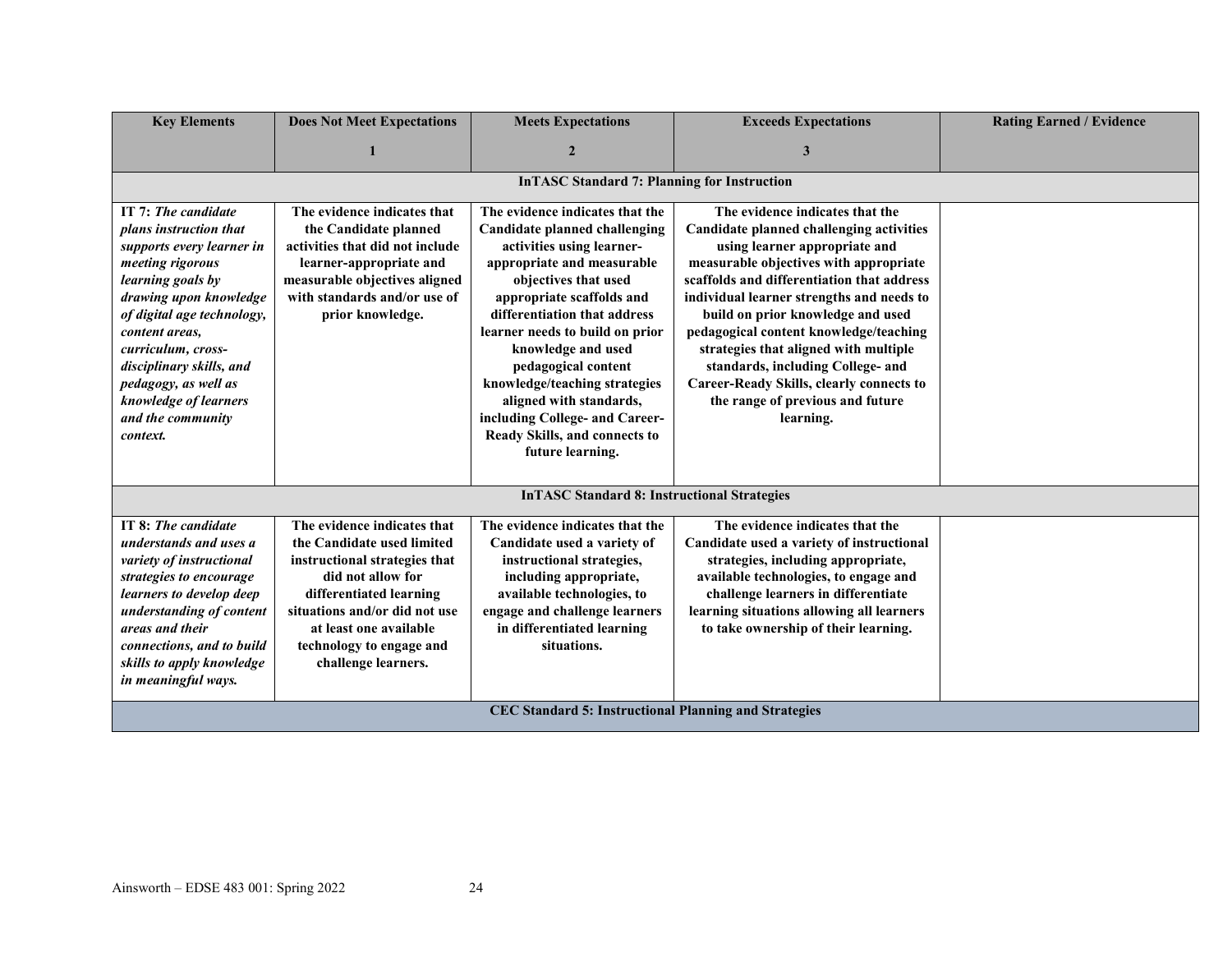| <b>Key Elements</b>                                                                                                                                                                                             | <b>Does Not Meet Expectations</b>                                                                                                                                                                                                                                                            | <b>Meets Expectations</b>                                                                                                                                                                                   | <b>Exceeds Expectations</b>                                                                                                                                                                                                                    | <b>Rating Earned / Evidence</b> |
|-----------------------------------------------------------------------------------------------------------------------------------------------------------------------------------------------------------------|----------------------------------------------------------------------------------------------------------------------------------------------------------------------------------------------------------------------------------------------------------------------------------------------|-------------------------------------------------------------------------------------------------------------------------------------------------------------------------------------------------------------|------------------------------------------------------------------------------------------------------------------------------------------------------------------------------------------------------------------------------------------------|---------------------------------|
|                                                                                                                                                                                                                 |                                                                                                                                                                                                                                                                                              | $\mathbf{2}$                                                                                                                                                                                                | 3                                                                                                                                                                                                                                              |                                 |
| CEC 5a. Selects, adapts,<br>and implements a variety<br>of evidence-based<br>practices validated for<br>specific characteristics<br>of learners with<br>moderate to severe<br>exceptionalities and<br>settings. | <b>Candidate selects and</b><br>implements a variety of<br>evidence-based practices but<br>fails to make differentiate<br>instruction on an individual<br>level to promote student<br>understanding of academic<br>learning for all students with<br>moderate to severe<br>exceptionalities. | Candidate selects, adapts, and<br>implements a variety of<br>evidence-based practices<br>validated for specific<br>characteristics of learners with<br>moderate to severe<br>exceptionalities and settings. | Candidate implements multiple evidence-<br>based practices, resources, and<br>technologies in units of instruction that<br>promote student understanding of<br>academic learning for all students with<br>moderate to severe exceptionalities. |                                 |
| CEC 5b. Selects a<br>variety of learning<br>experiences, media and<br><i>materials to</i><br>accommodate different<br>styles and levels of<br>learning.                                                         | Candidate selects only one<br>type of learning<br>experiences/adaptations,<br>media and materials<br>including technology.                                                                                                                                                                   | Candidate selects a variety of<br>learning<br>experiences/adaptations,<br>media and materials<br>(including technology) to<br>accommodate different styles<br>and levels of learning.                       | Candidate selects, adapts, and<br>implements a variety of learning<br>experiences/adaptations, media and<br>materials (including technology) to<br>accommodate different styles and levels<br>of learning.                                     |                                 |
| CEC 5c. Adapts pacing,<br>methods, and materials<br>utilizing feedback from<br>students with moderate<br>to severe<br>exceptionalities.                                                                         | <b>Candidate provides</b><br>inappropriate or poor<br>adaptations of pacing,<br>methods and materials.                                                                                                                                                                                       | Candidate adapts pacing,<br>methods, and materials based<br>on performance data of<br>students with moderate to<br>severe exceptionalities.                                                                 | Candidate adapts pacing, methods, and<br>materials based on performance data of<br>students with moderate to severe<br>exceptionalities and uses clinical<br>judgment on the efficacy of these<br>instructional decisions.                     |                                 |
| CEC 5d. Provides<br><i>opportunities for</i><br>learners with moderate<br>to severe exceptionalities<br>to work independently<br>and in cooperative<br>groups.                                                  | <b>Candidate fails to provide</b><br>adequately structured<br>opportunities for learners<br>with moderate to severe<br>exceptionalities to work<br>independently and in<br>cooperative groups.                                                                                               | <b>Candidate provides</b><br>opportunities for learners with<br>moderate to severe<br>exceptionalities to work<br>independently and in<br>cooperative groups.                                               | Candidate provides structured<br>opportunities and formative feedback to<br>learners with moderate to severe<br>exceptionalities to teach them how to<br>work independently and in cooperative<br>groups.                                      |                                 |

#### Ainsworth – EDSE 483 001: Spring 2022 25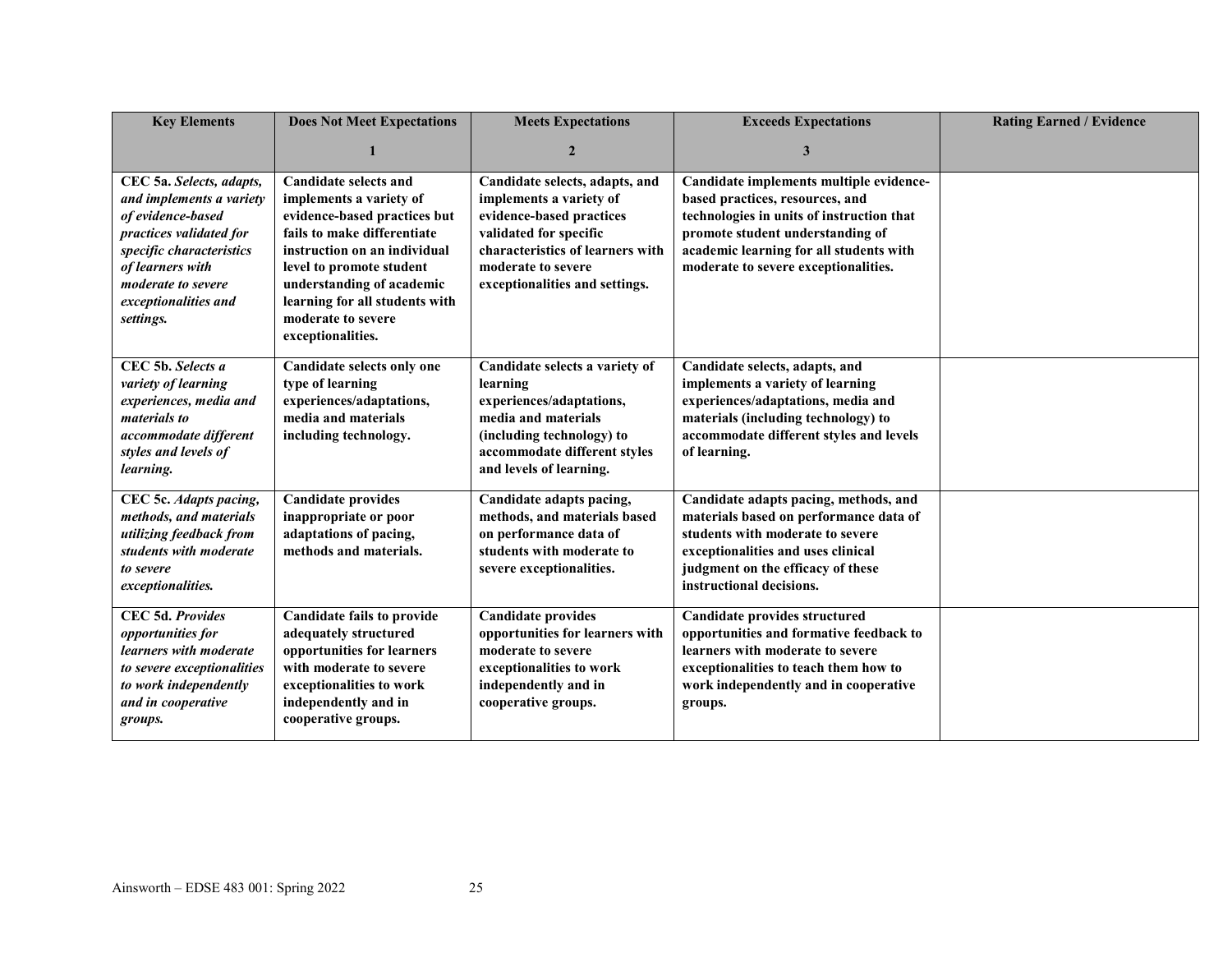| <b>Key Elements</b>                                                                                                                                                                                                               | <b>Does Not Meet Expectations</b>                                                                                                                                                                                                                | <b>Meets Expectations</b>                                                                                                                                                                                                            | <b>Exceeds Expectations</b>                                                                                                                                                                                                                                                                            | <b>Rating Earned / Evidence</b> |
|-----------------------------------------------------------------------------------------------------------------------------------------------------------------------------------------------------------------------------------|--------------------------------------------------------------------------------------------------------------------------------------------------------------------------------------------------------------------------------------------------|--------------------------------------------------------------------------------------------------------------------------------------------------------------------------------------------------------------------------------------|--------------------------------------------------------------------------------------------------------------------------------------------------------------------------------------------------------------------------------------------------------------------------------------------------------|---------------------------------|
|                                                                                                                                                                                                                                   |                                                                                                                                                                                                                                                  | $\overline{2}$                                                                                                                                                                                                                       | 3                                                                                                                                                                                                                                                                                                      |                                 |
| <b>CEC</b> 5e. <i>Encourages</i><br>critical thinking and<br>problem solving through<br>prompts, questioning,<br>and application.                                                                                                 | <b>Candidate fails to teach</b><br>critical thinking and problem<br>solving due to poor quality<br>presentation of prompts,<br>questions and application<br>opportunities.                                                                       | <b>Candidate teaches critical</b><br>thinking and problem solving<br>(including self-awareness, self-<br>management, and/or self-<br>control skills) through<br>prompts, questioning, and<br>application.                            | Candidate teaches critical thinking and<br>problem solving (including self-<br>awareness, self-management, and/or self-<br>control skills) on a daily basis through<br>prompts, questioning, and application.                                                                                          |                                 |
| <b>CEC 5f. Demonstrates</b><br>competence in using<br>technology to achieve<br>instructional objectives.                                                                                                                          | <b>Candidate fails to</b><br>demonstrate competence in<br>using technology to teach<br>students to learn<br>instructional objectives.                                                                                                            | <b>Candidate demonstrates</b><br>competence in using<br>technology to teach students to<br>learn instructional objectives.                                                                                                           | Candidate demonstrates high levels of<br>skill in using technology to teach students<br>to learn instructional objectives.                                                                                                                                                                             |                                 |
| CEC 5g. Uses strategies<br>to support and enhance<br>communication skills of<br>individuals with<br>exceptional learning<br>needs.                                                                                                | <b>Candidate uses limited</b><br>strategies to support and<br>enhance communication skills<br>of individuals with<br>exceptional learning needs.                                                                                                 | Candidate uses strategies to<br>support and enhance<br>communication skills of<br>individuals with exceptional<br>learning needs.                                                                                                    | Candidate uses evidence based practices,<br>appropriate AAC and assistive<br>technology, and modeling to support and<br>enhance communication skills of<br>individuals with exceptional learning<br>needs.                                                                                             |                                 |
| CEC 5h. Uses<br>communication<br>strategies and resources<br>to facilitate<br>understanding of subject<br>matter for individuals<br>with exceptional<br>learning needs whose<br>primary language is not<br>the dominant language. | <b>Candidate uses limited</b><br>strategies to individualize the<br>curriculum to facilitate<br>understanding of subject<br>matter for individuals with<br>exceptional learning needs<br>whose primary language is<br>not the dominant language. | <b>Candidate uses</b><br>communication strategies and<br>resources to facilitate<br>understanding of subject<br>matter for individuals with<br>exceptional learning needs<br>whose primary language is not<br>the dominant language. | Candidate uses evidence based<br>communication strategies, appropriate<br>technology, collaboration with ELL<br>teachers, and resources to facilitate<br>understanding of subject matter for<br>individuals with exceptional learning<br>needs whose primary language is not the<br>dominant language. |                                 |
| CEC 5i. Uses strategies<br>to facilitate maintenance<br>and generalization of<br>skills across<br>environments.                                                                                                                   | <b>Candidate fails to utilize</b><br>strategies to facilitate<br>maintenance and<br>generalization of skills across<br>environments.                                                                                                             | Candidate uses strategies to<br>facilitate maintenance and<br>generalization of skills across<br>environments.                                                                                                                       | Candidate uses multiple strategies to<br>facilitate maintenance and generalization<br>of skills across environments.                                                                                                                                                                                   |                                 |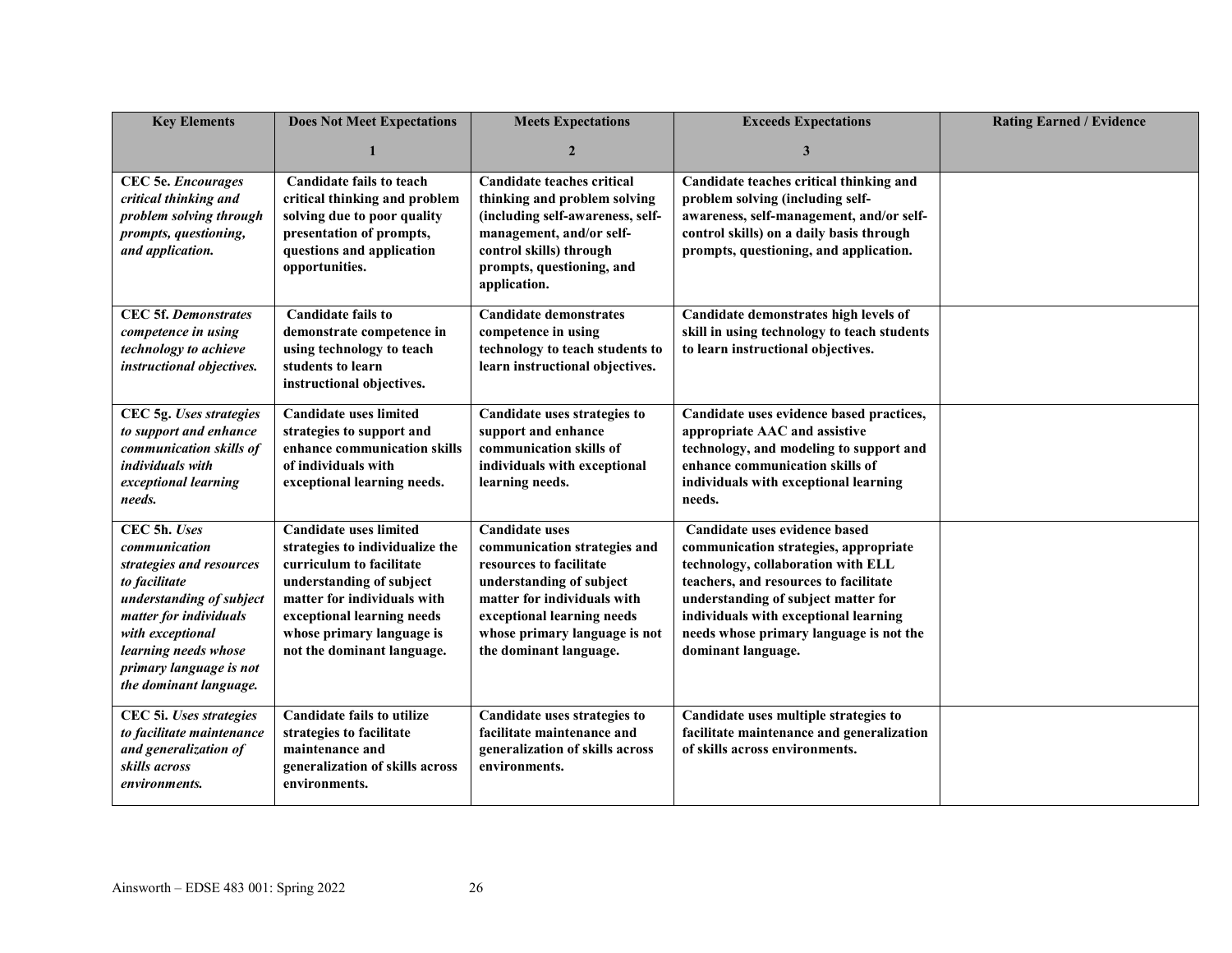| <b>Key Elements</b>                                                                                                                                                                                                                                                      | <b>Does Not Meet Expectations</b>                                                                                                                                                                                                 | <b>Meets Expectations</b>                                                                                                                                                                                                                                                                                                                          | <b>Exceeds Expectations</b>                                                                                                                                                                                                                                                                                                                                                                                                                                                  | <b>Rating Earned / Evidence</b> |
|--------------------------------------------------------------------------------------------------------------------------------------------------------------------------------------------------------------------------------------------------------------------------|-----------------------------------------------------------------------------------------------------------------------------------------------------------------------------------------------------------------------------------|----------------------------------------------------------------------------------------------------------------------------------------------------------------------------------------------------------------------------------------------------------------------------------------------------------------------------------------------------|------------------------------------------------------------------------------------------------------------------------------------------------------------------------------------------------------------------------------------------------------------------------------------------------------------------------------------------------------------------------------------------------------------------------------------------------------------------------------|---------------------------------|
|                                                                                                                                                                                                                                                                          |                                                                                                                                                                                                                                   | $\overline{2}$                                                                                                                                                                                                                                                                                                                                     | 3                                                                                                                                                                                                                                                                                                                                                                                                                                                                            |                                 |
| CEC 5j. Uses a variety<br>of research-based<br>educational practices<br>and curriculum<br>guidelines to develop<br>units and lesson plans<br>that meet the<br>developmental and<br>academic needs of<br>diverse learners with<br>moderate to severe<br>exceptionalities. | <b>Candidate employs</b><br>educational practices that are<br>not research-based and<br>develops units and lesson<br>plans that fail to meet the<br>needs of the diverse learners<br>with moderate to severe<br>exceptionalities. | Candidate uses a variety of<br>research-based educational<br>practices and curriculum<br>guidelines to develop units and<br>lesson plans (including<br>longitudinal individualized<br>goals and short term<br>objectives) that meet the<br>developmental and academic<br>needs of diverse learners with<br>moderate to severe<br>exceptionalities. | Candidate uses a wide variety of<br>research-based educational practices and<br>curriculum guidelines to develop units<br>and lesson plans (including longitudinal<br>individualized goals and short term<br>objectives) that meet the developmental<br>and academic needs of diverse learners<br>with moderate to severe exceptionalities.<br>Candidate monitors student progress and<br>makes responsive adjustments to<br>instruction based on continual<br>observations. |                                 |
| CEC 5k. Plans a<br>sequence of activities,<br>which are focused on<br>achievement of the<br><i>instructional</i><br>objective(s).                                                                                                                                        | Candidate plans a sequence<br>of activities which is not<br>focused on the achievement of<br>the instructional objective(s).                                                                                                      | Candidate plans a sequence of<br>activities, which are focused on<br>achievement of the<br>instructional objective(s).                                                                                                                                                                                                                             | Candidate plans a sequence of activities<br>that is focused on achievement of the<br>instructional objective(s) and builds off<br>of students' prior knowledge, life<br>experiences and interests.                                                                                                                                                                                                                                                                           |                                 |
| <b>CEC 51. Facilitates</b><br>learning experiences<br>that incorporate self-<br>direction, interaction,<br>choice, and<br>consideration of multiple<br>perspectives                                                                                                      | Candidate is overly directive<br>in class, misses most<br>opportunities for students<br>with moderate to severe<br>exceptionalities to learn self-<br>direction and make choices.                                                 | <b>Candidate facilitates learning</b><br>experiences that incorporate<br>self-direction, interaction, and<br>choice.                                                                                                                                                                                                                               | Candidate analyzes the effectiveness of<br>student interactions during learning<br>experiences and develops engaging and<br>interactive activities appropriate for the<br>cognitive and social development,<br>preferences and skill set of students with<br>moderate to severe exceptionalities.                                                                                                                                                                            |                                 |
| CEC 5m. Gathers,<br>creates, and organizes<br>materials and equipment<br>in advance.                                                                                                                                                                                     | Candidate uses class time to<br>gather and organize<br>materials due to their<br>inability to prepare in<br>advance.                                                                                                              | Candidate gathers, creates,<br>and organizes materials and<br>equipment in advance.                                                                                                                                                                                                                                                                | Candidate gathers a variety of materials<br>and equipment in advance of class and<br>uses instructional assessments to make<br>decisions about which materials are most<br>appropriate for each individual with<br>exceptional learning needs.                                                                                                                                                                                                                               |                                 |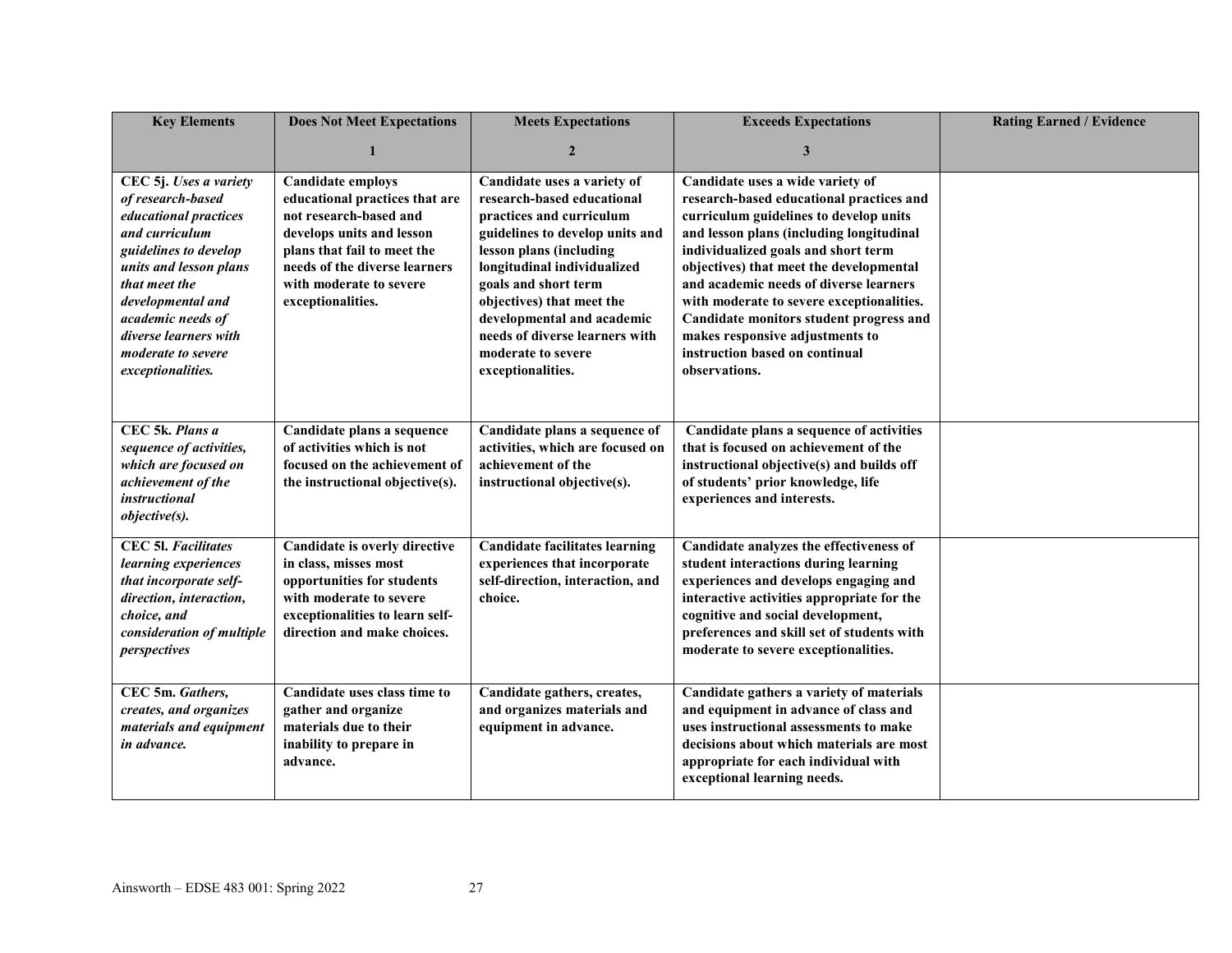| <b>Key Elements</b>                                                                                                                   | <b>Does Not Meet Expectations</b>                                                                                   | <b>Meets Expectations</b>                                                                                                  | <b>Exceeds Expectations</b>                                                                                                                                                                                                                                                 | <b>Rating Earned / Evidence</b> |  |
|---------------------------------------------------------------------------------------------------------------------------------------|---------------------------------------------------------------------------------------------------------------------|----------------------------------------------------------------------------------------------------------------------------|-----------------------------------------------------------------------------------------------------------------------------------------------------------------------------------------------------------------------------------------------------------------------------|---------------------------------|--|
|                                                                                                                                       |                                                                                                                     | $\overline{2}$                                                                                                             | 3                                                                                                                                                                                                                                                                           |                                 |  |
| <b>CEC 5n. Incorporates</b><br>and implements<br><i>instructional and</i><br>assistive technology into<br>the educational<br>program. | <b>Candidate fails to</b><br>incorporate instructional and<br>assistive technology into the<br>educational program. | <b>Candidate incorporates and</b><br>implements instructional and<br>assistive technology into the<br>educational program. | <b>Candidate incorporates and implements</b><br>a variety of instructional and assistive<br>technology into the educational program<br>on a daily basis to meet the needs of<br>individuals with exceptional learning<br>needs.                                             |                                 |  |
| CEC 50. Evaluates and<br><i>modifies instructional</i><br>practices in response to<br>ongoing assessment<br>data.                     | <b>Candidate fails to use</b><br>assessment data to make<br>instructional decisions.                                | Candidate evaluates and<br>modifies instructional<br>practices in response to<br>ongoing assessment data.                  | Candidate evaluates individual's learning<br>progress and assessment data to develop<br>individual and group profiles that reflect<br>progress of all students with moderate to<br>severe exceptionalities and addresses<br>levels of need and learning<br>accomplishments. |                                 |  |
| CEC 5p. Use functional<br>assessments to develop<br>intervention plans.                                                               | <b>Candidate develops</b><br>instructional plans without<br>the use of data from<br>functional assessments.         | <b>Candidate uses functional</b><br>assessment data to develop<br>instructional plans.                                     | Candidate uses multiple data points<br>including functional assessment to<br>develop instructional plans.                                                                                                                                                                   |                                 |  |
| CEC 5q. Presents<br>content accurately and<br><i>instructions clearly.</i>                                                            | <b>Candidate presents content</b><br>inaccurately and instructions<br>in an unclear manner.                         | <b>Candidate presents content</b><br>accurately and instructions<br>clearly.                                               | Candidate presents content accurately<br>and instructions clearly using a variety of<br>presentation modalities.                                                                                                                                                            |                                 |  |
|                                                                                                                                       | <b>InTASC Standard 9: Professional Learning and Ethical Practice</b>                                                |                                                                                                                            |                                                                                                                                                                                                                                                                             |                                 |  |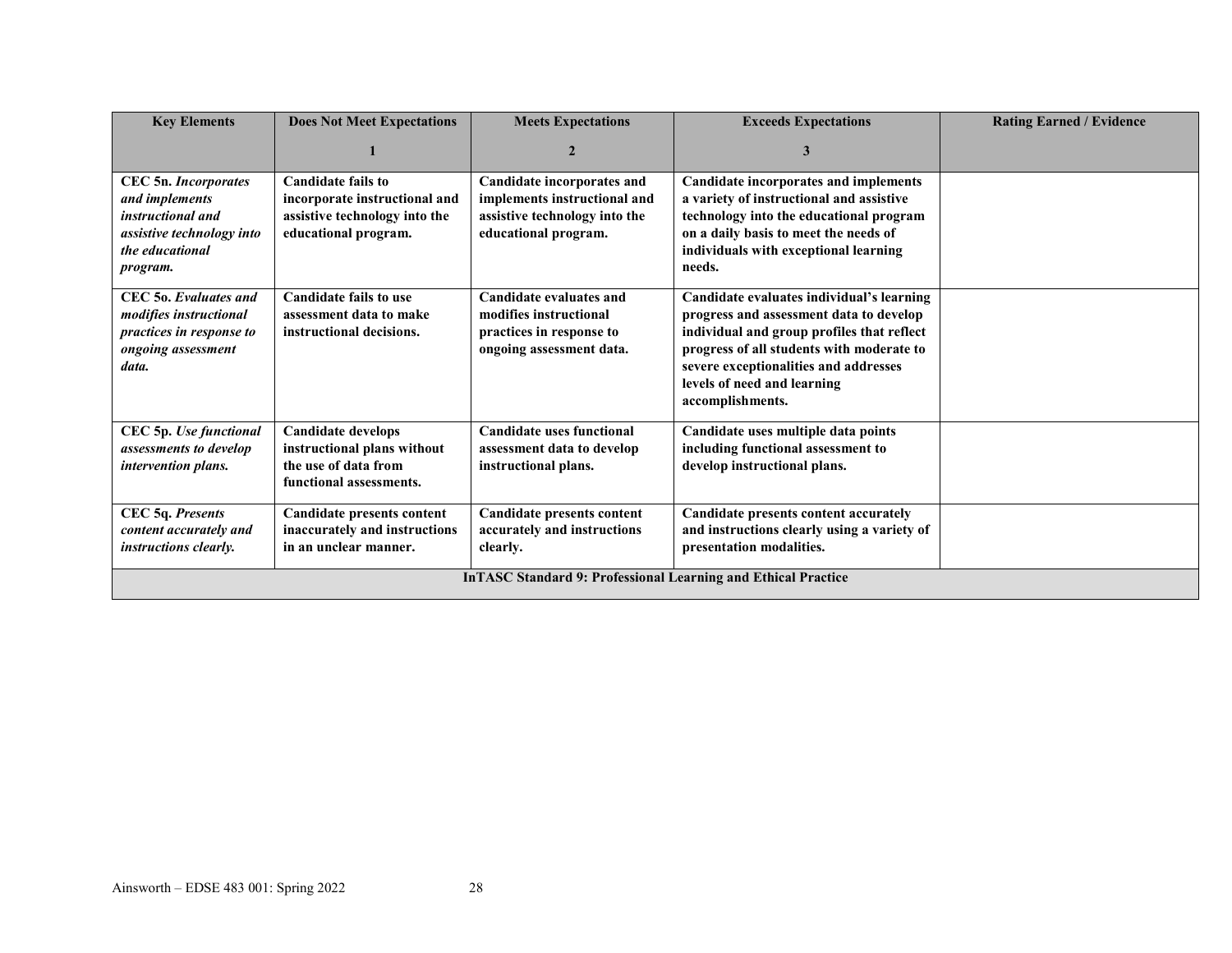| <b>Key Elements</b>                                                                                                                                                                                                                                                                                                                                                                                  | <b>Does Not Meet Expectations</b>                                                                                                                                                                                                         | <b>Meets Expectations</b>                                                                                                                                                                                                                         | <b>Exceeds Expectations</b>                                                                                                                                                                                                                                                                                                                            | <b>Rating Earned / Evidence</b> |
|------------------------------------------------------------------------------------------------------------------------------------------------------------------------------------------------------------------------------------------------------------------------------------------------------------------------------------------------------------------------------------------------------|-------------------------------------------------------------------------------------------------------------------------------------------------------------------------------------------------------------------------------------------|---------------------------------------------------------------------------------------------------------------------------------------------------------------------------------------------------------------------------------------------------|--------------------------------------------------------------------------------------------------------------------------------------------------------------------------------------------------------------------------------------------------------------------------------------------------------------------------------------------------------|---------------------------------|
|                                                                                                                                                                                                                                                                                                                                                                                                      |                                                                                                                                                                                                                                           | $\overline{2}$                                                                                                                                                                                                                                    | 3                                                                                                                                                                                                                                                                                                                                                      |                                 |
| IT 9: The candidate<br>engages in ongoing<br>professional learning<br>and uses evidence to<br>continually evaluate his<br>or her practice,<br>particularly the effects of<br>teacher choices and<br>actions on others<br>(learners, families, other<br>professionals, and the<br>community), and adapts<br>practice to meet the<br>needs of each learner in<br>an ethical and<br>responsible manner. | The evidence indicates that<br>the Candidate did not<br>participate in professional<br>development; participated in<br>professional development not<br>relevant to needs identified<br>through ethical and<br>responsible self-reflection | The evidence indicates that the<br><b>Candidate used self-reflection</b><br>to identify professional<br>development opportunities<br>relevant to learning and<br>applied activities in their<br>teaching in an ethical and<br>responsible manner. | The evidence indicates that the<br>Candidate consistently used self-<br>reflection to identify professional<br>development opportunities relevant to<br>improving teaching and learning for<br>specific groups of learners and<br>successfully made systematic application<br>of activities in their teaching in an ethical<br>and responsible manner. |                                 |
|                                                                                                                                                                                                                                                                                                                                                                                                      |                                                                                                                                                                                                                                           | CEC Standard 6: Professional Learning and Ethical Practice                                                                                                                                                                                        |                                                                                                                                                                                                                                                                                                                                                        |                                 |
| CEC 6a. Uphold high<br>standards of competence<br>and integrity and<br>exercise sound judgment<br>in the practice of the<br>professional                                                                                                                                                                                                                                                             | <b>Candidate describes without</b><br>examples of his/her<br>commitment to upholding<br>high standards of<br>competence for students,<br>practicing integrity and<br>exercising sound judgment in<br>the practice of the profession.      | Candidate can describe and<br>provide examples of his/her<br>commitment to upholding high<br>standards of competence for<br>students, practicing integrity<br>and exercising sound<br>judgment in the practice of the<br>profession.              | Candidate can describe and provide<br>examples of his/her commitment to<br>upholding high standards of competence<br>for students, practicing integrity and<br>exercising sound judgment in the<br>practice of the profession. Candidate can<br>describe the value of adhering to<br>professional standards.                                           |                                 |
| <b>CEC</b> 6b. Demonstrates<br>growth and<br>dissemination of<br>professional knowledge<br>and skills.                                                                                                                                                                                                                                                                                               | <b>Candidate fails to</b><br>demonstrate growth of<br>professional knowledge and<br>skills.                                                                                                                                               | <b>Candidate demonstrates</b><br>growth and dissemination of<br>professional knowledge and<br>skills.                                                                                                                                             | Candidate accepts constructive criticism,<br>and demonstrates growth and<br>dissemination of professional knowledge<br>and skills.                                                                                                                                                                                                                     |                                 |

#### Ainsworth – EDSE 483 001: Spring 2022 29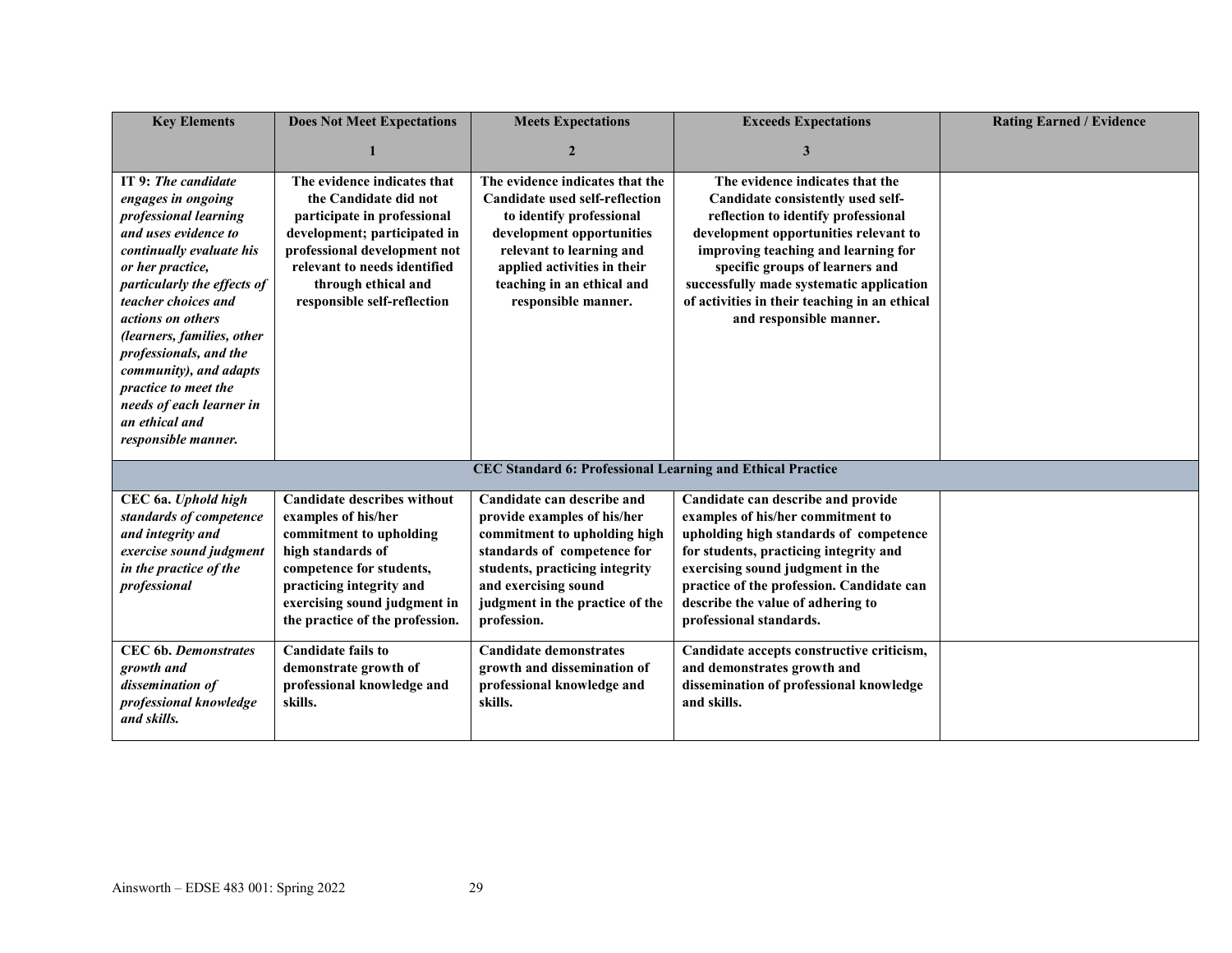| <b>Key Elements</b>                                                                                                                                                                                 | <b>Does Not Meet Expectations</b>                                                                                                                                                | <b>Meets Expectations</b>                                                                                                                                                                | <b>Exceeds Expectations</b>                                                                                                                                                                                                                                                                                                                                                                                                                                                       | <b>Rating Earned / Evidence</b> |
|-----------------------------------------------------------------------------------------------------------------------------------------------------------------------------------------------------|----------------------------------------------------------------------------------------------------------------------------------------------------------------------------------|------------------------------------------------------------------------------------------------------------------------------------------------------------------------------------------|-----------------------------------------------------------------------------------------------------------------------------------------------------------------------------------------------------------------------------------------------------------------------------------------------------------------------------------------------------------------------------------------------------------------------------------------------------------------------------------|---------------------------------|
|                                                                                                                                                                                                     | 1                                                                                                                                                                                | $\mathbf{2}$                                                                                                                                                                             | 3                                                                                                                                                                                                                                                                                                                                                                                                                                                                                 |                                 |
| CEC 6c. Reflects on<br>his/her professional<br>practice                                                                                                                                             | Candidate displays no<br>evidence of the ability or<br>willingness to reflect on<br>effectiveness, is unaware of<br>effectiveness or student<br>learning.                        | Candidate shows evidence of<br>reflecting on his/her<br>professional practice.                                                                                                           | Candidate reflects upon, interprets, and<br>communicates evidence of one's own<br>effectiveness as a teacher, including<br>evidence of success in fostering student<br>progress in learning. Candidate uses<br>evidence of effectiveness in planning for<br>further instruction.                                                                                                                                                                                                  |                                 |
| <b>CEC 6d. Demonstrates</b><br>commitment to engage<br>in research-supported<br><i>practices.</i>                                                                                                   | <b>Candidate fails to use</b><br>research-supported practices<br>in instruction.                                                                                                 | <b>Candidate demonstrates</b><br>commitment to the use of<br>research-supported practices<br>in instruction.                                                                             | Candidate demonstrates a commitment<br>to the use of research-supported<br>practices AND can articulate a clear<br>rationale for doing so.                                                                                                                                                                                                                                                                                                                                        |                                 |
| CEC 6e. Observes<br>school policies and<br>procedures.                                                                                                                                              | <b>Candidate violates school</b><br>policies and procedures.                                                                                                                     | <b>Candidate observes school</b><br>policies and procedures.                                                                                                                             | Candidate consistently observes and<br>enforces school policies and procedures.                                                                                                                                                                                                                                                                                                                                                                                                   |                                 |
| <b>CEC 6f. Demonstrates</b><br>effective oral<br>communication skills.                                                                                                                              | Candidate's oral<br>communication is difficult to<br>understand or follow, making<br>it ineffective.                                                                             | <b>Candidate demonstrates</b><br>effective oral communication<br>skills.                                                                                                                 | Candidate demonstrates highly effective<br>oral communication skills making<br>material presented verbally easy to<br>understand and follow.                                                                                                                                                                                                                                                                                                                                      |                                 |
| <b>CEC</b> 6g. Demonstrates<br>effective written<br>communication skills.                                                                                                                           | Candidate's written<br>communication is difficult to<br>understand or follow, making<br>it ineffective.                                                                          | <b>Candidate demonstrates</b><br>effective written<br>communication skills.                                                                                                              | Candidate demonstrates highly effective<br>written communication skills making<br>material presented in writing easy to<br>understand and follow.                                                                                                                                                                                                                                                                                                                                 |                                 |
| <b>CEC</b> 6h. Demonstrates<br>high expectations for all<br>students with moderate<br>to severe exceptionalities<br>to develop the highest<br>possible learning<br>outcomes and quality of<br>life. | <b>Candidate fails to support</b><br>student learning and displays<br>evidence of low expectations<br>for at least some students<br>with moderate to severe<br>exceptionalities. | Candidate demonstrates high<br>expectations for all students<br>with moderate to severe<br>exceptionalities to develop the<br>highest possible learning<br>outcomes and quality of life. | Candidate provides emotional and<br>academic support to students with<br>moderate to severe exceptionalities and<br>communicates confidence in their ability<br>to make progress over time. Candidate<br>provides opportunities for all students<br>with moderate to severe exceptionalities<br>to meet or exceed objectives through<br>development of engaging activities and<br>monitoring of learning that takes into<br>account students' needs, preference and<br>abilities. |                                 |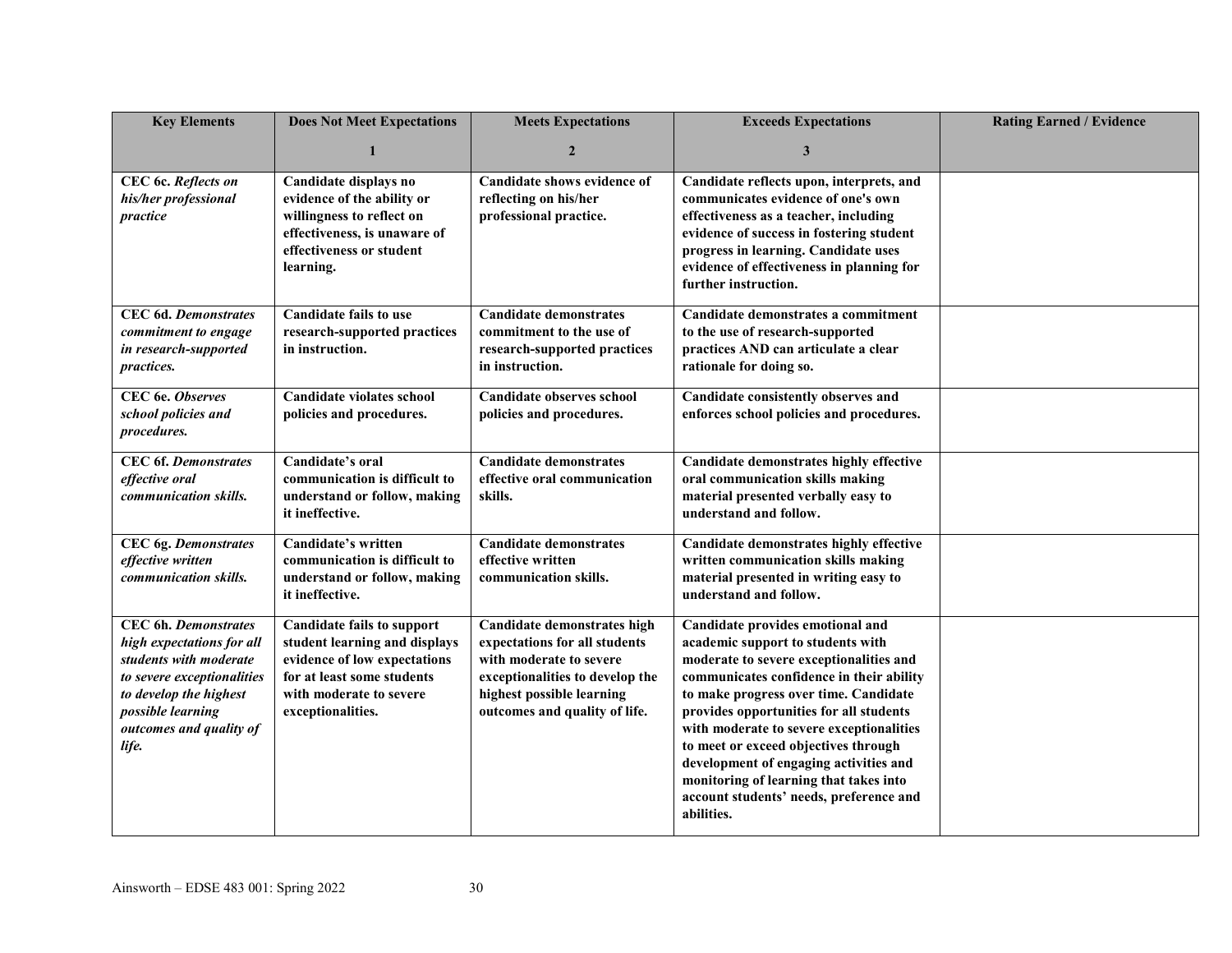| <b>Key Elements</b>                                                                                                                                                                                                                                                                                                                                    | <b>Does Not Meet Expectations</b>                                                                                                                                                                                                                                   | <b>Meets Expectations</b>                                                                                                                                                                                                                                                                                                                                                     | <b>Exceeds Expectations</b>                                                                                                                                                                                                                                                                                                                                           | <b>Rating Earned / Evidence</b> |
|--------------------------------------------------------------------------------------------------------------------------------------------------------------------------------------------------------------------------------------------------------------------------------------------------------------------------------------------------------|---------------------------------------------------------------------------------------------------------------------------------------------------------------------------------------------------------------------------------------------------------------------|-------------------------------------------------------------------------------------------------------------------------------------------------------------------------------------------------------------------------------------------------------------------------------------------------------------------------------------------------------------------------------|-----------------------------------------------------------------------------------------------------------------------------------------------------------------------------------------------------------------------------------------------------------------------------------------------------------------------------------------------------------------------|---------------------------------|
|                                                                                                                                                                                                                                                                                                                                                        |                                                                                                                                                                                                                                                                     | $\overline{2}$                                                                                                                                                                                                                                                                                                                                                                | 3                                                                                                                                                                                                                                                                                                                                                                     |                                 |
| CEC 6i. Engages in<br>professional activities<br>that benefit individuals<br>with exceptionalities,<br>their families, and<br>his/her colleagues.                                                                                                                                                                                                      | <b>Candidate fails to</b><br>demonstrate concept of<br>oneself as a lifelong learner<br>OR does not actively plan<br>and engage in professional<br>activities that foster<br>professional growth OR does<br>not keep current with<br>evidence-based best practices. | Candidate engages in<br>professional activities that<br>benefit individuals with<br>exceptionalities, their families,<br>and one's colleagues.<br>Candidate actively plans and<br>engages in professional<br>activities that foster<br>professional growth.                                                                                                                   | Candidate demonstrates concept of<br>oneself as a lifelong learner by actively<br>planning and engaging in professional<br>activities that benefit individuals with<br>exceptionalities, their families, and one's<br>colleagues AND keeps current with<br>evidence-based best practices, AND<br>shares new information with colleagues<br>in a collaborative manner. |                                 |
|                                                                                                                                                                                                                                                                                                                                                        |                                                                                                                                                                                                                                                                     | <b>InTASC Standard 10: Leadership and Collaboration</b>                                                                                                                                                                                                                                                                                                                       |                                                                                                                                                                                                                                                                                                                                                                       |                                 |
| IT 10: The candidate<br>seeks appropriate<br>leadership roles and<br>opportunities to take<br>responsibility for<br>learning, to collaborate<br>with learners, families,<br>colleagues, other school<br>professionals, and<br>community members<br>using digital tools and<br>resources, to ensure<br>learner growth and to<br>advance the profession. | The evidence indicates that<br>the Candidate collaborated<br>with colleagues on a limited<br>basis (mentor/other school<br>professionals/<br>Supervisors) and other<br>stakeholders with little<br>influence on classroom<br>activities.                            | The evidence indicates that the<br>Candidate collaborated on<br>multiple occasions with<br>learners and families, as well<br>as colleagues (mentor/other<br>school<br>professionals/Supervisors) in<br>leadership, school, and<br>professional activities<br>initiating, advocating, or<br>leading activities in the<br>classroom to improve and<br>support learning for all. | The evidence indicates that the<br>Candidate collaborated on multiple<br>occasions with learners and families, as<br>well as colleagues (mentor/other school<br>professionals/ Supervisors) in leadership<br>activities to initiate, advocate, and/or lead<br>activities with stakeholders to improve<br>and support learning.                                        |                                 |
| <b>CEC Standard 7: Collaboration</b>                                                                                                                                                                                                                                                                                                                   |                                                                                                                                                                                                                                                                     |                                                                                                                                                                                                                                                                                                                                                                               |                                                                                                                                                                                                                                                                                                                                                                       |                                 |
| <b>CEC 7a. Communicates</b><br>regularly with parents<br>and involves them in<br>problem solving and<br>learning activities.                                                                                                                                                                                                                           | <b>Candidate fails to provide</b><br>evidence of planning to<br>collaborate with parents.                                                                                                                                                                           | <b>Candidate communicates</b><br>regularly with parents and<br>involves them in problem<br>solving and learning activities.                                                                                                                                                                                                                                                   | Candidate communicates regularly with<br>family members and collaborates in<br>order to increase student learning<br>through and to engage additional support<br>when needed.                                                                                                                                                                                         |                                 |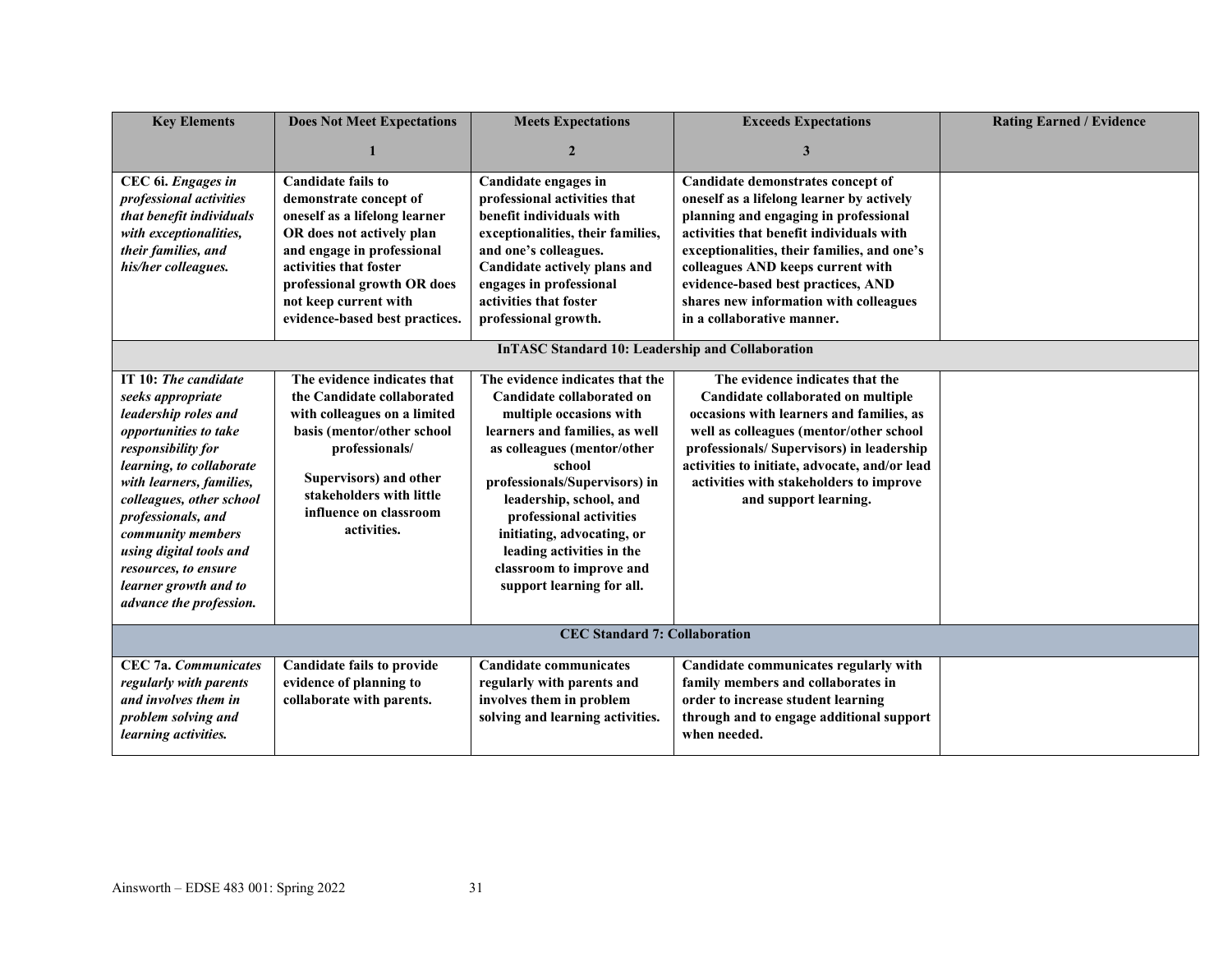| <b>Key Elements</b>                                                                                                                                                            | <b>Does Not Meet Expectations</b>                                                                                                                                                                  | <b>Meets Expectations</b>                                                                                                                                                  | <b>Exceeds Expectations</b>                                                                                                                                                                                                                                                                                            | <b>Rating Earned / Evidence</b> |
|--------------------------------------------------------------------------------------------------------------------------------------------------------------------------------|----------------------------------------------------------------------------------------------------------------------------------------------------------------------------------------------------|----------------------------------------------------------------------------------------------------------------------------------------------------------------------------|------------------------------------------------------------------------------------------------------------------------------------------------------------------------------------------------------------------------------------------------------------------------------------------------------------------------|---------------------------------|
|                                                                                                                                                                                |                                                                                                                                                                                                    | $\overline{2}$                                                                                                                                                             | 3                                                                                                                                                                                                                                                                                                                      |                                 |
| CEC 7b. Engages in<br>productive relationships<br>with other educators,<br>service providers, and<br>personnel from<br>community agencies.                                     | <b>Candidate fails to provide</b><br>evidence of engaging in<br>productive relationships with<br>team members, other<br>educators, service providers,<br>and personnel from<br>community agencies. | Candidate engages in<br>productive relationships with<br>team members, other<br>educators, service providers,<br>and personnel from<br>community agencies.                 | Candidate examines, interprets, and<br>communicates evidence of one's own<br>effectiveness as a collaborator.<br>Candidate demonstrates an ability to<br>work with others as equals.                                                                                                                                   |                                 |
| <b>CEC 7c. Maintains</b><br>confidential<br>communication about<br>students with moderate<br>to severe exceptional<br>learning needs.                                          | Candidate shares confidential<br>information about students<br>with moderate to severe<br>exceptional learning needs<br>with outside parties.                                                      | <b>Candidate maintains</b><br>confidential communication<br>about students with moderate<br>to severe exceptional learning<br>needs.                                       | Candidate maintains confidential<br>communication about students with<br>moderate to severe exceptional learning<br>needs and is observed stressing the<br>importance of confidentiality with other<br>stakeholders including paraprofessionals.                                                                       |                                 |
| CEC 7d. Fosters<br>respectful and beneficial<br>relationships between<br>families and<br>professionals.                                                                        | Candidate is disrespectful<br>when dealing with families<br>and professionals.                                                                                                                     | Candidate fosters respectful<br>and beneficial relationships<br>between families and<br>professionals.                                                                     | Candidate fosters respectful and<br>beneficial relationships between families<br>and professionals and uses clinical<br>judgment in order to continuously<br>improve communication and<br>collaboration efforts.                                                                                                       |                                 |
| <b>CEC 7e. Collaborates</b><br>with school personnel<br>and community members<br>in integrating<br>individuals with<br>exceptional_learning<br>needs into various<br>settings. | Candidate shows no evidence<br>of collaborating with school<br>personnel and community<br>members in integrating<br>individuals with exceptional<br>learning needs into various<br>settings.       | <b>Candidate collaborates with</b><br>school personnel and<br>community members in<br>integrating individuals with<br>exceptional_learning needs into<br>various settings. | Candidate examines, interprets, and<br>communicates evidence of one's own<br>effectiveness as a collaborator. Candidate<br>demonstrates the ability to successfully<br>integrate individuals with exceptional<br>learning needs into various settings and<br>analyzes the efficacy of these integration<br>approaches. |                                 |
| CEC 7f. Observes,<br>evaluates, and provides<br>feedback to<br><i>paraeducators.</i>                                                                                           | Candidate fails to observe,<br>evaluate and provide<br>feedback to paraeducators.                                                                                                                  | Candidate observes, evaluates,<br>and provides feedback to<br>paraeducators.                                                                                               | Candidate observes, evaluates, and<br>provides feedback to paraeducators in a<br>proactive manner, and works actively for<br>the betterment of teaching and learning<br>in the classroom.                                                                                                                              |                                 |